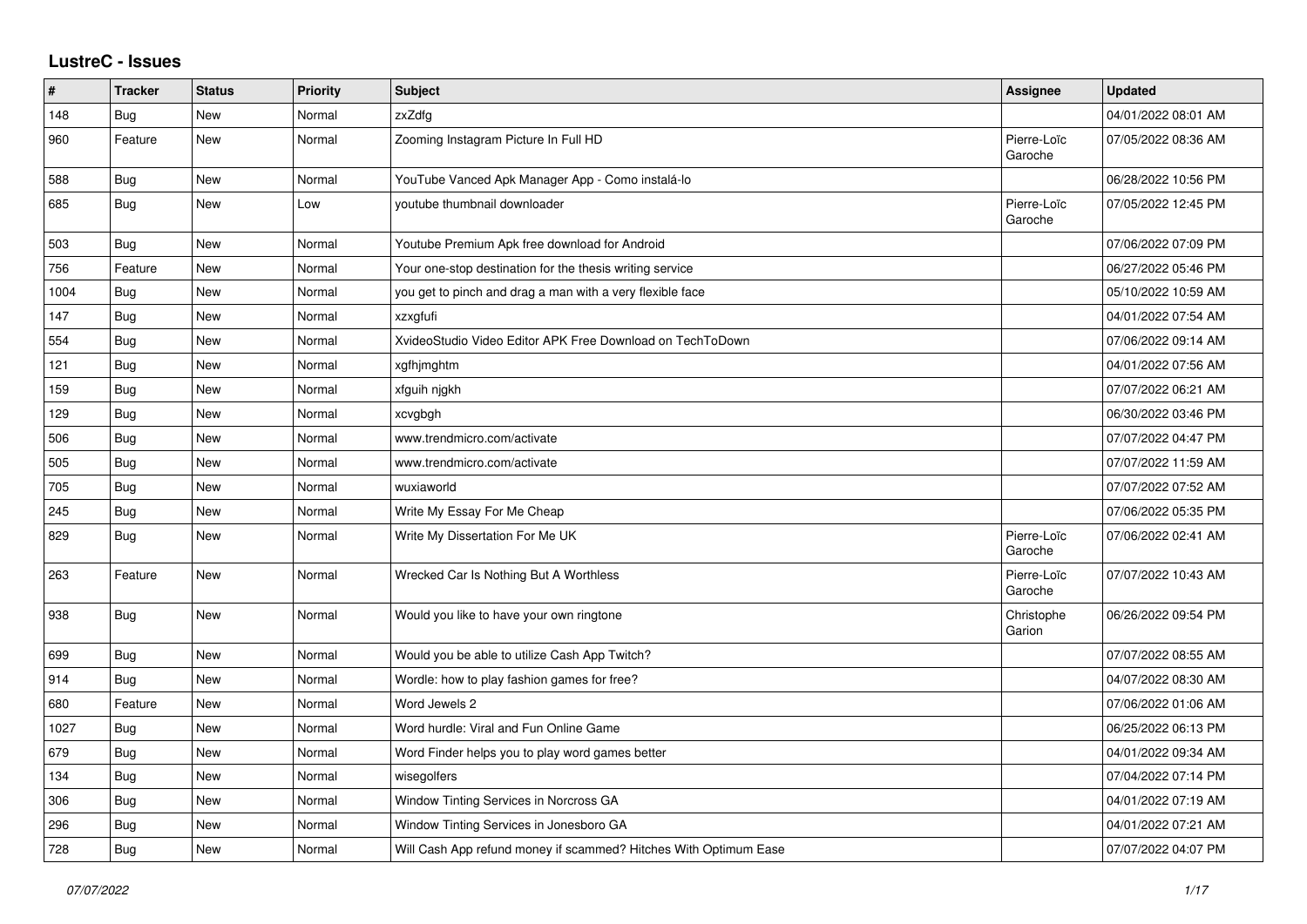| $\vert$ # | <b>Tracker</b> | <b>Status</b> | <b>Priority</b> | <b>Subject</b>                                                             | <b>Assignee</b>        | <b>Updated</b>      |
|-----------|----------------|---------------|-----------------|----------------------------------------------------------------------------|------------------------|---------------------|
| 538       | Bug            | New           | Normal          | Will cash app refund money if scammed quickly?                             |                        | 06/27/2022 10:25 AM |
| 878       | Bug            | <b>New</b>    | Normal          | Wie ist instazoom hilfreich beim Herunterladen von Instagram-Profilbildern |                        | 04/08/2022 09:28 PM |
| 776       | Bug            | New           | Normal          | Wibargain                                                                  |                        | 07/06/2022 01:36 AM |
| 587       | Bug            | <b>New</b>    | Normal          | Why Picsart Pro Offers Great Features                                      |                        | 07/07/2022 03:50 PM |
| 701       | Bug            | <b>New</b>    | Normal          | Why Law Essay Helper UK is Necessary?                                      |                        | 07/06/2022 05:01 AM |
| 922       | Bug            | <b>New</b>    | Normal          | Why Is The Need For Assignment Writing Services?                           |                        | 07/07/2022 07:11 AM |
| 757       | Bug            | <b>New</b>    | Normal          | Why Is Issue of Car Maintenance so Famous for the Consumers?               |                        | 04/01/2022 09:01 AM |
| 963       | Feature        | <b>New</b>    | Normal          | Why I am not getting cool cash app card designs- call experts              |                        | 07/05/2022 04:36 PM |
| 540       | Bug            | <b>New</b>    | Normal          | Why Haven't I Received My Cash App Card? Can I get t the reasons behind it |                        | 06/29/2022 09:42 AM |
| 78        | Bug            | In Progress   | Normal          | Why generate MCDC conditions for constant flows?                           | Pierre-Loïc<br>Garoche | 04/01/2022 08:08 AM |
| 637       | Feature        | <b>New</b>    | Normal          | Why do the Outlook rules not work in my account?                           |                        | 07/02/2022 06:55 AM |
| 884       | Bug            | <b>New</b>    | Normal          | Why do Subway Surfers popular                                              |                        | 04/01/2022 09:16 AM |
| 880       | Bug            | <b>New</b>    | Normal          | Why do Subway Surfers popular                                              |                        | 04/01/2022 09:16 AM |
| 551       | Bug            | <b>New</b>    | Normal          | Why Do Students Need Online Best Dissertation Writing Services?            |                        | 07/03/2022 11:16 AM |
| 713       | Bug            | <b>New</b>    | High            | Why Cupcake 2048 is a addictive game?                                      | Pierre-Loïc<br>Garoche | 04/01/2022 09:34 AM |
| 208       | Bug            | New           | Normal          | Why Cash app won't let me send money if scammed?                           |                        | 04/01/2022 08:54 AM |
| 188       | Bug            | <b>New</b>    | Normal          | Why are university students buying assignments online?                     | Pierre-Loïc<br>Garoche | 07/07/2022 02:34 PM |
| 707       | Bug            | <b>New</b>    | Normal          | Why Accounting Assignments Are Beneficial For The Students?                | Pierre-Loïc<br>Garoche | 07/04/2022 06:59 PM |
| 1008      | Bug            | <b>New</b>    | Normal          | Who was the first black woman to anchor a newscast?                        |                        | 05/10/2022 03:13 PM |
| 802       | Bug            | <b>New</b>    | Normal          | Who Is an ETL Engineer                                                     |                        | 07/05/2022 11:30 PM |
| 801       | Bug            | <b>New</b>    | Normal          | Who Is an ETL Engineer                                                     |                        | 07/06/2022 07:02 AM |
| 800       | Bug            | <b>New</b>    | Normal          | Who Is an ETL Engineer                                                     |                        | 07/06/2022 12:39 AM |
| 799       | Bug            | New           | Normal          | Who Is an ETL Engineer                                                     |                        | 07/04/2022 10:42 AM |
| 798       | Bug            | <b>New</b>    | Normal          | Who Is an ETL Engineer                                                     |                        | 07/07/2022 01:02 PM |
| 1123      | Bug            | <b>New</b>    | Normal          | Where To Watch FIFA World Cup 2022                                         |                        | 06/24/2022 03:51 AM |
| 920       | <b>Bug</b>     | New           | Normal          | Where I Can Get Essay Writing Services?                                    |                        | 04/11/2022 08:35 AM |
| 1107      | Feature        | New           | High            | Where do you have to find an application to watch news and sports videos?  | Christophe<br>Garion   | 07/06/2022 02:17 PM |
| 768       | Bug            | New           | Normal          | Where can you buy best jackets online?                                     |                        | 07/07/2022 10:56 AM |
| 793       | Feature        | New           | Urgent          | Where can I find cheap FIFA coins?                                         | Pierre-Loïc<br>Garoche | 07/06/2022 05:31 AM |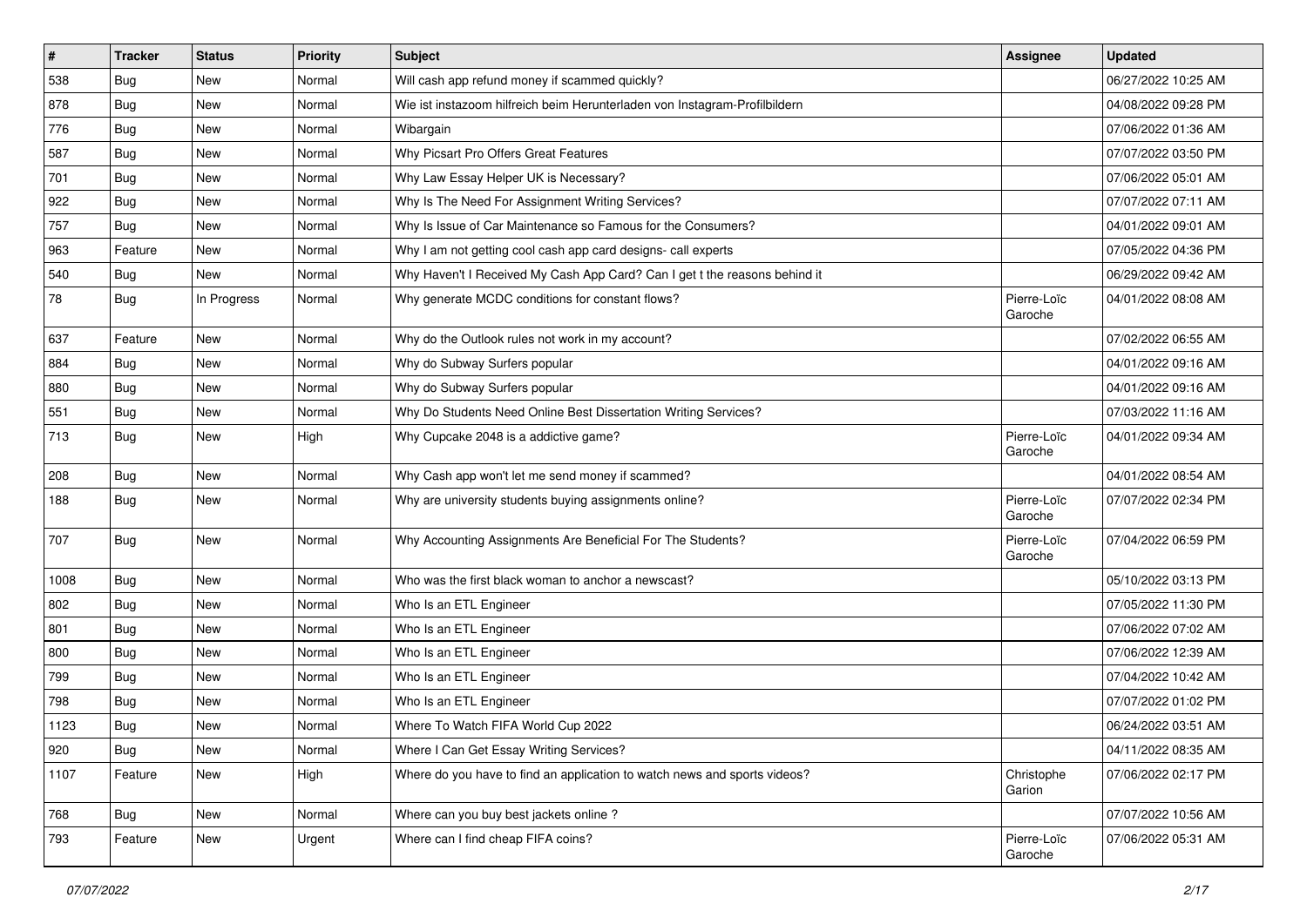| $\vert$ # | <b>Tracker</b> | <b>Status</b> | <b>Priority</b> | Subject                                                                    | Assignee               | <b>Updated</b>      |
|-----------|----------------|---------------|-----------------|----------------------------------------------------------------------------|------------------------|---------------------|
| 300       | Bug            | New           | Normal          | Wheels Powder Coating Services in Norcross GA                              |                        | 04/15/2022 01:45 PM |
| 223       | Bug            | <b>New</b>    | Normal          | WhatsApp Plus: Download, Update and Themes                                 |                        | 07/03/2022 01:07 PM |
| 1099      | Feature        | New           | Normal          | Whatsapp Plus - A New Way Of Communicating                                 |                        | 06/28/2022 07:57 AM |
| 560       | Bug            | <b>New</b>    | Normal          | Whatsapp Aero - Make Your Phone Auto Connect                               |                        | 04/01/2022 09:28 AM |
| 605       | Feature        | <b>New</b>    | Normal          | What will the future of logo design be like?                               |                        | 07/07/2022 04:58 AM |
| 1094      | Bug            | New           | Normal          | What time does direct deposit hit Cash App?                                |                        | 06/14/2022 03:27 PM |
| 1125      | Bug            | <b>New</b>    | Normal          | What is Wordscapes?                                                        |                        | 06/24/2022 09:05 AM |
| 868       | Feature        | New           | Normal          | What Is the Role of a Graphic Designer?                                    | Pierre-Loïc<br>Garoche | 04/01/2022 09:12 AM |
| 1043      | Bug            | New           | Normal          | What Is The Right Way To Troubleshoot Cash App Transfer Failed Problems?   |                        | 05/25/2022 01:16 PM |
| 927       | Feature        | New           | Normal          | What Is The Right Way To Troubleshoot Cash App Transfer Failed Problems?   |                        | 04/12/2022 05:54 AM |
| 523       | Bug            | New           | Normal          | What Is The Right Google Account Recovery Aid To Regain Account Access?    | Pierre-Loïc<br>Garoche | 07/07/2022 04:58 PM |
| 836       | Bug            | New           | Normal          | What Is The Required Amount To Pay As Cash App Clearance Fee?              |                        | 04/01/2022 09:00 AM |
| 636       | Bug            | <b>New</b>    | Normal          | What is the most popular furniture color?                                  |                        | 07/07/2022 12:47 PM |
| 520       | Bug            | New           | Normal          | What Is The Major Role Of Cash.app/Help and Support Page?                  |                        | 07/06/2022 10:04 AM |
| 569       | Bug            | <b>New</b>    | Normal          | What is the incoming and outgoing mail server for Outlook IMAP settings?   | Pierre-Loïc<br>Garoche | 07/05/2022 05:35 PM |
| 570       | Bug            | New           | Normal          | What is Sutton bank cash app customer service phone number?                | Pierre-Loïc<br>Garoche | 07/07/2022 05:01 PM |
| 580       | Bug            | <b>New</b>    | High            | What is Narrative Essay?                                                   | Christophe<br>Garion   | 07/05/2022 12:04 AM |
| 1105      | Bug            | <b>New</b>    | High            | What is Mahjong online?                                                    |                        | 06/28/2022 03:47 AM |
| 496       | Bug            | New           | Normal          | What is Live NetTV?                                                        |                        | 07/07/2022 06:36 AM |
| 761       | Bug            | <b>New</b>    | Normal          | What is it about basketball that makes it so popular in the United States? | Corentin<br>Lauverjat  | 07/05/2022 11:09 AM |
| 792       | Bug            | New           | Normal          | What is Google Camera Mod?                                                 |                        | 06/27/2022 10:20 AM |
| 853       | Bug            | <b>New</b>    | Normal          | what is dr laser                                                           |                        | 04/01/2022 09:13 AM |
| 585       | Bug            | <b>New</b>    | Normal          | What is cash app help number?                                              |                        | 07/06/2022 03:14 AM |
| 764       | <b>Bug</b>     | New           | Normal          | What is available to see what I can watch HBO Max?                         |                        | 07/07/2022 08:46 AM |
| 279       | Bug            | New           | High            | What is an essential feature of an internal communications app?            |                        | 07/07/2022 04:20 PM |
| 667       | <b>Bug</b>     | New           | Normal          | What Is a Ringtone?                                                        |                        | 07/04/2022 09:55 AM |
| 477       | Bug            | New           | Normal          | What Does Online Coupon Mean?                                              |                        | 07/05/2022 03:41 PM |
| 1112      | Bug            | New           | Normal          | What Cash App Policy Says If Random Person Sent Me Money On Cash App?      |                        | 06/27/2022 02:39 AM |
| 1078      | <b>Bug</b>     | New           | Normal          | What Bank Is Cash App On Plaid? Find Clarity And Assistance                |                        | 06/15/2022 11:56 AM |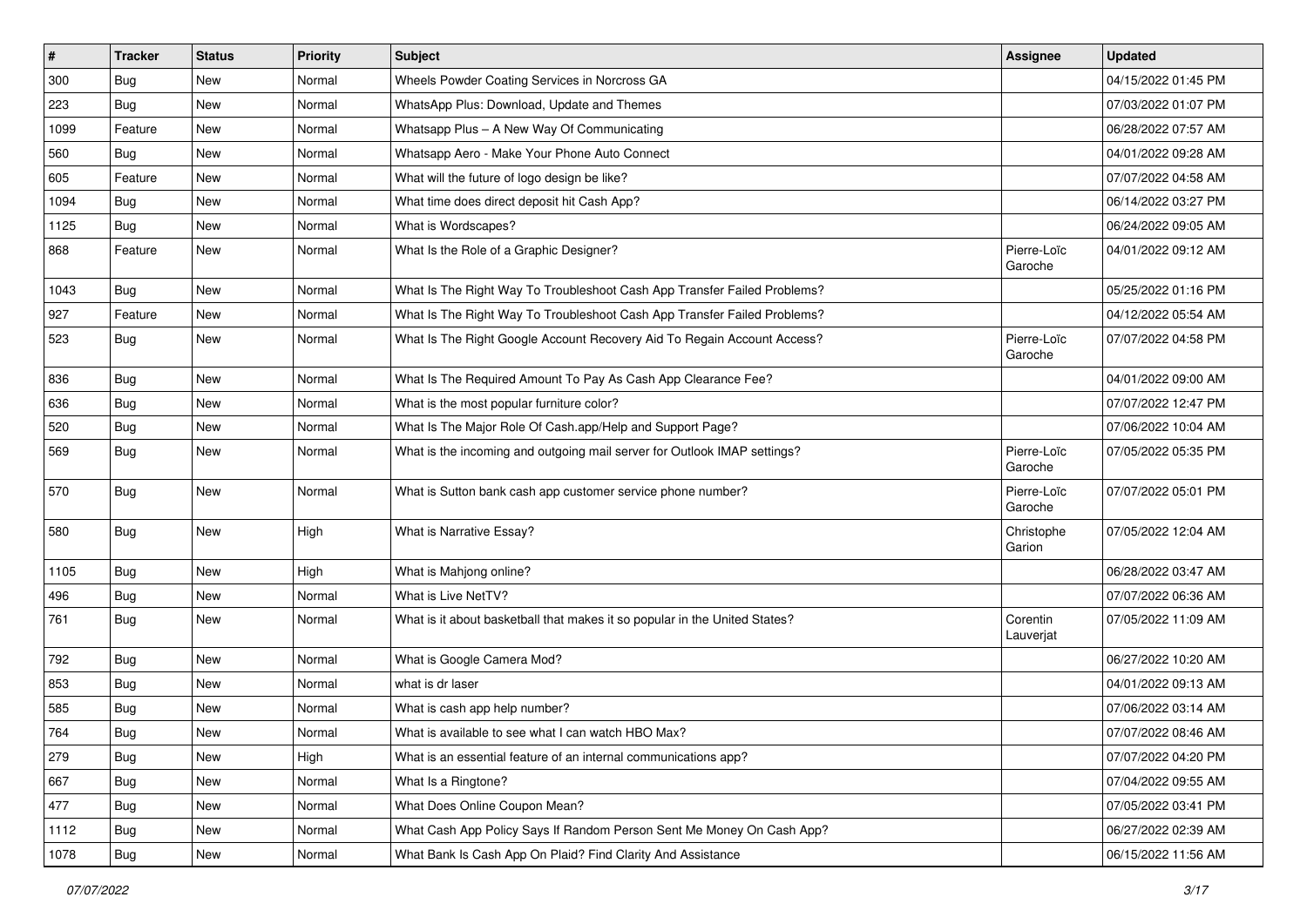| $\vert$ # | <b>Tracker</b> | <b>Status</b> | <b>Priority</b> | <b>Subject</b>                                                                | <b>Assignee</b>        | <b>Updated</b>      |
|-----------|----------------|---------------|-----------------|-------------------------------------------------------------------------------|------------------------|---------------------|
| 281       | Feature        | <b>New</b>    | Normal          | what are the types of Ringtones?                                              | Anonymous              | 07/07/2022 01:53 PM |
| 1010      | Bug            | <b>New</b>    | Normal          | what are the requirements to borrow money from cash app ? cash app borrow app | Pierre-Loïc<br>Garoche | 05/11/2022 09:29 AM |
| 675       | Bug            | <b>New</b>    | Normal          | What Are Smart Tactics To Fix Cash App Transfer Failed Hurdles?               |                        | 06/27/2022 09:51 AM |
| 559       | Bug            | <b>New</b>    | High            | What Are Permission For Applications like Facebook Sending MMS?               |                        | 07/06/2022 01:37 AM |
| 725       | Feature        | <b>New</b>    | Normal          | What are memo writing services design                                         |                        | 07/04/2022 10:27 AM |
| 857       | Bug            | <b>New</b>    | Normal          | Welcome to the world of classic retro games                                   |                        | 04/01/2022 09:13 AM |
| 686       | Bug            | <b>New</b>    | Normal          | Welcome To The Most Demandable Mahipalpur Escorts Agency                      |                        | 07/07/2022 12:50 AM |
| 548       | Bug            | <b>New</b>    | Normal          | Web N Logo Design                                                             |                        | 06/28/2022 08:24 AM |
| 542       | Bug            | <b>New</b>    | Normal          | Web N Logo Design                                                             |                        | 07/07/2022 02:46 PM |
| 260       | Bug            | New           | Normal          | Web Design Services Near Me                                                   |                        | 07/06/2022 01:25 AM |
| 555       | Bug            | <b>New</b>    | Normal          | web design development in hyderabad                                           |                        | 07/07/2022 06:19 AM |
| 264       | Bug            | <b>New</b>    | Normal          | We Buy Your Unwanted Car                                                      | Corentin<br>Lauverjat  | 07/06/2022 03:49 AM |
| 658       | Bug            | <b>New</b>    | Normal          | Watermelon Nutrition Facts And Health Benefits                                |                        | 07/07/2022 01:10 PM |
| 314       | Bug            | <b>New</b>    | Normal          | Water Extraction Services in Virginia Beach VA                                |                        | 04/01/2022 07:25 AM |
| 313       | Bug            | <b>New</b>    | Normal          | Water Extraction Services in Virginia Beach VA                                |                        | 07/07/2022 04:51 AM |
| 331       | Bug            | <b>New</b>    | Normal          | Water Extraction Services in Norfolk VA                                       |                        | 07/07/2022 11:26 AM |
| 346       | Bug            | New           | Normal          | Water Extraction Services in Chesapeake VA                                    |                        | 04/01/2022 07:15 AM |
| 968       | Feature        | <b>New</b>    | Normal          | watch nfl online free live streaming                                          |                        | 07/05/2022 04:47 PM |
| 974       | Bug            | <b>New</b>    | Normal          | Watch NCAA Football Live Streaming Free                                       |                        | 07/07/2022 03:42 AM |
| 969       | Bug            | <b>New</b>    | Normal          | Watch NCAA Football Live Match Free                                           |                        | 06/28/2022 01:31 PM |
| 1142      | Feature        | <b>New</b>    | Normal          | Watch Free Sports Online                                                      |                        | 07/04/2022 11:03 AM |
| 1095      | Feature        | New           | High            | Want to Know the Best CV Makers in Dubai?                                     |                        | 06/20/2022 06:29 AM |
| 584       | Bug            | <b>New</b>    | Normal          | Want the cash app customer service number to check balance?                   |                        | 07/02/2022 07:36 PM |
| 1036      | Bug            | <b>New</b>    | Normal          | <b>VPS Material</b>                                                           |                        | 05/18/2022 09:34 PM |
| 981       | Bug            | <b>New</b>    | Normal          | VidMate Mod APK                                                               |                        | 06/28/2022 11:24 AM |
| 620       | Bug            | <b>New</b>    | Normal          | Viagra Meds: Fastest & Quick Delivery On Your Doorstep - USA                  |                        | 07/05/2022 01:45 AM |
| 607       | Bug            | New           | Normal          | Vex 5                                                                         |                        | 06/27/2022 11:24 PM |
| 722       | Bug            | New           | Normal          | Vergrößern Sie Instagram-Fotos mit instazoom                                  | Christophe<br>Garion   | 07/07/2022 06:53 PM |
| 292       | Bug            | New           | Normal          | Venmo to Cash App Transfer Of Money- Explore Here                             |                        | 07/06/2022 07:59 AM |
| 1001      | <b>Bug</b>     | New           | Normal          | Venmo Keep Saying Error?                                                      |                        | 06/27/2022 02:20 AM |
| 301       | <b>Bug</b>     | New           | Normal          | Vehicle Electronics Services in Norcross GA                                   |                        | 04/01/2022 07:18 AM |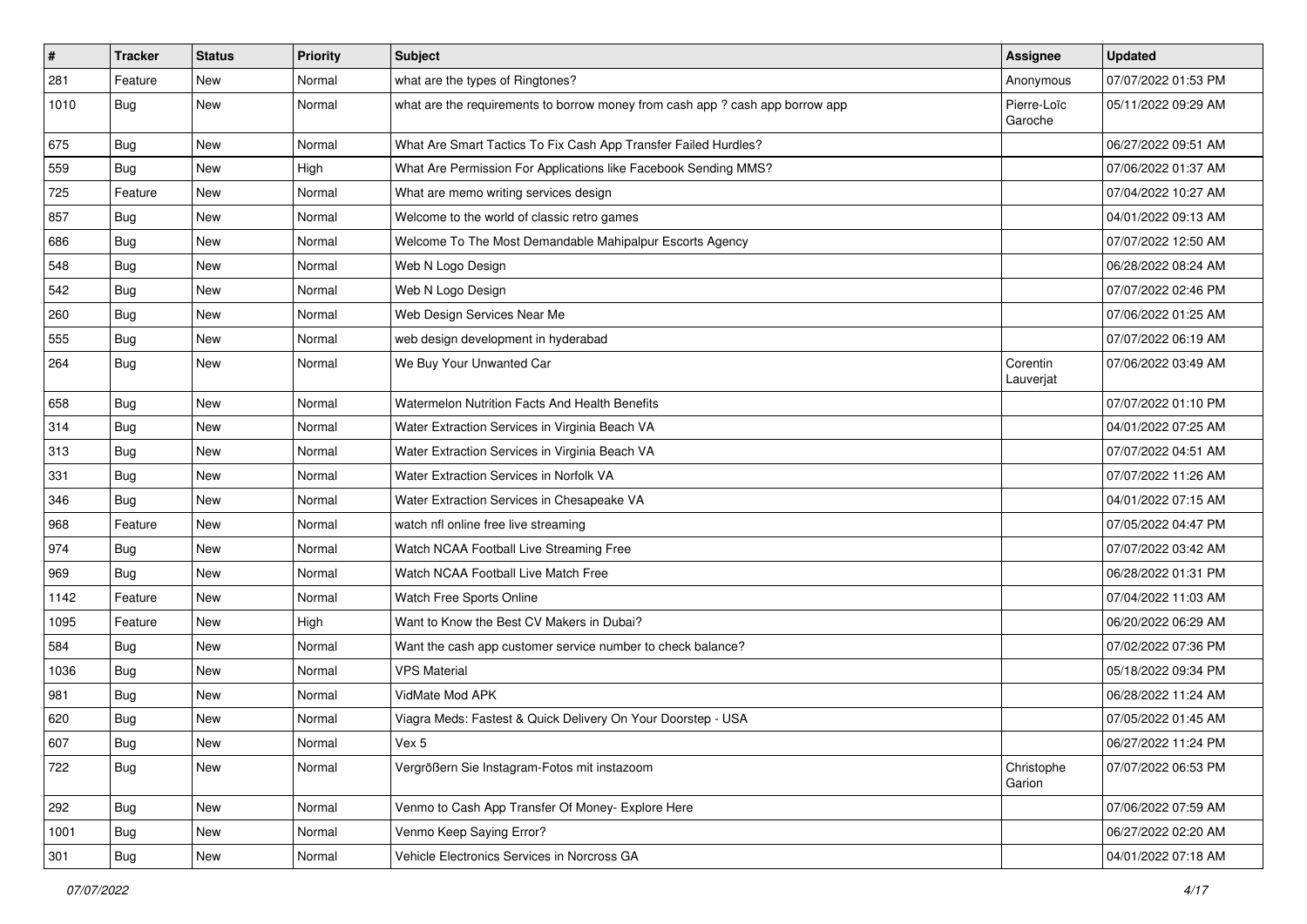| $\sharp$ | <b>Tracker</b> | <b>Status</b> | <b>Priority</b> | <b>Subject</b>                                                                   | <b>Assignee</b>        | <b>Updated</b>      |
|----------|----------------|---------------|-----------------|----------------------------------------------------------------------------------|------------------------|---------------------|
| 125      | Bug            | New           | Normal          | vbvnm                                                                            |                        | 04/01/2022 07:55 AM |
| 1066     | Feature        | <b>New</b>    | High            | Using the default Routerlogin.net web address for setup                          |                        | 05/31/2022 12:16 PM |
| 624      | <b>Bug</b>     | New           | Normal          | Use go with the Driving Directions for your go                                   |                        | 07/03/2022 10:13 AM |
| 153      | Bug            | New           | Normal          | urgent loan online                                                               | Christophe<br>Garion   | 07/06/2022 04:39 AM |
| 464      | Bug            | New           | Normal          | Upholstery Cleaning Westchester MA                                               |                        | 07/05/2022 08:38 PM |
| 440      | Bug            | New           | Normal          | Upholstery Cleaning Watertown MA                                                 |                        | 04/01/2022 07:49 AM |
| 415      | Bug            | New           | Normal          | Upholstery Cleaning Somerville MA                                                |                        | 04/01/2022 07:48 AM |
| 324      | <b>Bug</b>     | New           | Normal          | Upholstery Cleaning Services in Virginia Beach VA                                |                        | 04/01/2022 07:26 AM |
| 339      | <b>Bug</b>     | New           | Normal          | Upholstery Cleaning Services in Norfolk VA                                       |                        | 06/17/2022 04:36 AM |
| 355      | Bug            | New           | Normal          | Upholstery Cleaning Services in Chesapeake VA                                    |                        | 04/01/2022 07:14 AM |
| 448      | <b>Bug</b>     | New           | Normal          | Upholstery Cleaning Quincy MA                                                    |                        | 04/01/2022 07:48 AM |
| 432      | <b>Bug</b>     | New           | Normal          | Upholstery Cleaning Newton MA                                                    |                        | 04/01/2022 07:50 AM |
| 456      | <b>Bug</b>     | New           | Normal          | Upholstery Cleaning Medford MA                                                   |                        | 04/01/2022 07:28 AM |
| 423      | Bug            | New           | Normal          | Upholstery Cleaning Brookline MA                                                 |                        | 04/01/2022 07:46 AM |
| 407      | Bug            | New           | Normal          | Upholstery Cleaning Boston MA                                                    |                        | 04/01/2022 07:47 AM |
| 472      | <b>Bug</b>     | New           | Normal          | Upholstery Cleaning Arlington MA                                                 |                        | 04/01/2022 07:31 AM |
| 513      | Bug            | New           | Normal          | Unlock cash app account using the easy steps:                                    | Anonymous              | 07/07/2022 03:49 PM |
| 490      | <b>Bug</b>     | New           | Normal          | Unlock cash app account by getting quick solutions from the technical executives |                        | 07/07/2022 04:22 PM |
| 598      | Bug            | New           | Normal          | Universo s / f Download                                                          |                        | 07/07/2022 04:51 PM |
| 597      | Bug            | New           | Normal          | Universo s / f Download                                                          |                        | 07/06/2022 09:28 AM |
| 772      | <b>Bug</b>     | New           | Normal          | united airlines baggage policy                                                   |                        | 07/07/2022 03:05 AM |
| 771      | Bug            | New           | Normal          | united airlines baggage policy                                                   |                        | 07/05/2022 09:19 AM |
| 1093     | Bug            | New           | Normal          | Uniswap Exchange                                                                 | Christophe<br>Garion   | 06/14/2022 11:55 AM |
| 563      | Bug            | New           | Normal          | Understanding the Difference Between Free and Paid Mod Apks                      |                        | 07/07/2022 12:26 PM |
| 861      | Feature        | New           | Low             | <b>Understanding Situational Depression</b>                                      | Pierre-Loïc<br>Garoche | 04/01/2022 09:12 AM |
| 484      | Bug            | New           | Normal          | UK best essay writing service                                                    |                        | 07/07/2022 06:46 PM |
| 483      | Bug            | New           | Normal          | UK best essay writing service                                                    |                        | 07/07/2022 05:20 PM |
| 200      | Bug            | New           | Normal          | uiopi[o                                                                          |                        | 07/04/2022 03:44 AM |
| 168      | Bug            | New           | Normal          | UFC 256 Live Stream Online                                                       |                        | 07/07/2022 01:21 PM |
| 113      | Bug            | New           | Normal          | ufc 254 live                                                                     |                        | 07/03/2022 07:18 PM |
| 495      | <b>Bug</b>     | New           | Normal          | Twitch Clip Downloader Download Twitch Clips Online 2021                         |                        | 07/07/2022 05:40 PM |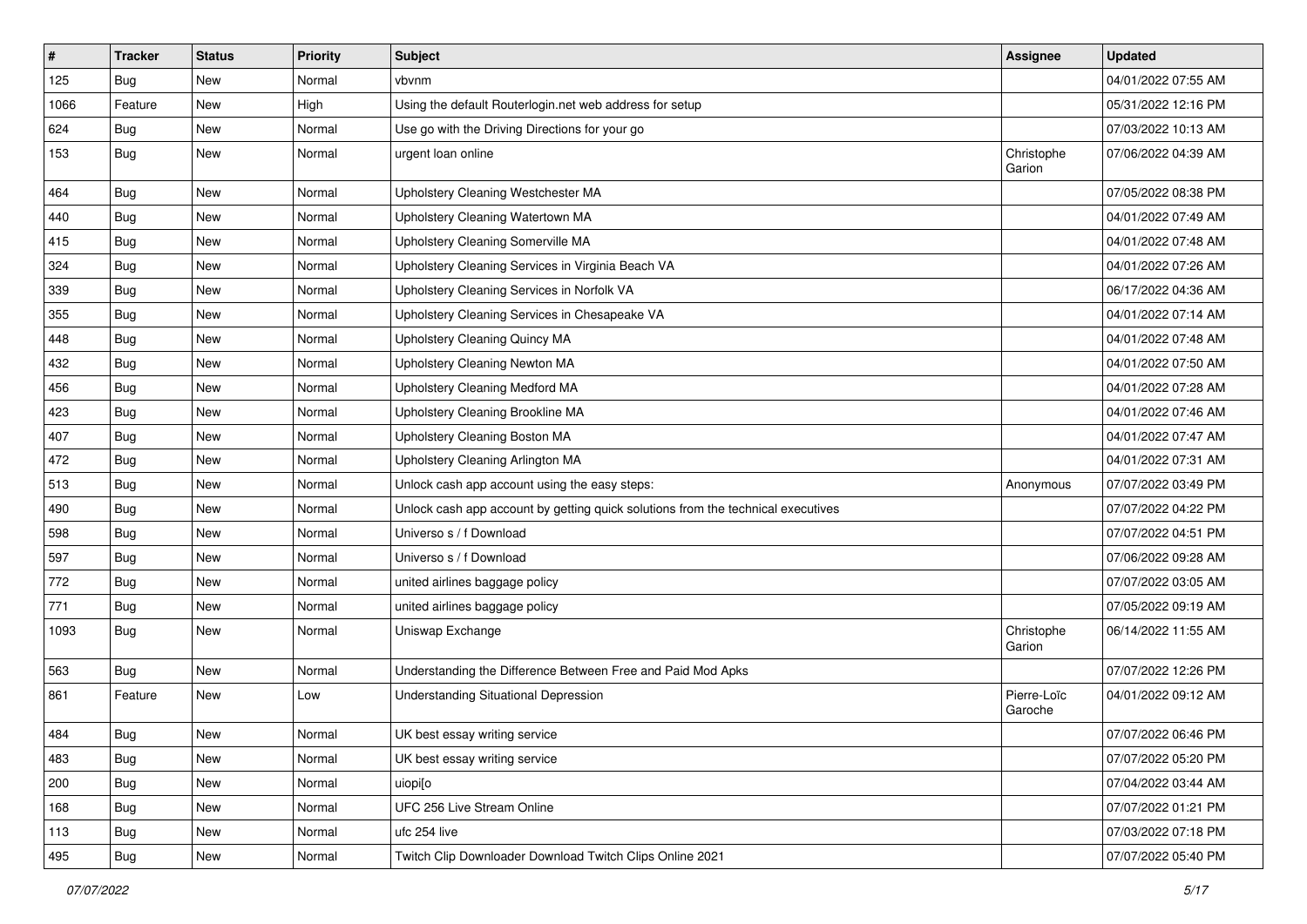| $\pmb{\#}$ | <b>Tracker</b> | <b>Status</b> | <b>Priority</b> | <b>Subject</b>                                                                                          | Assignee               | <b>Updated</b>      |
|------------|----------------|---------------|-----------------|---------------------------------------------------------------------------------------------------------|------------------------|---------------------|
| 661        | Bug            | New           | Normal          | Turbo VPN MOD APK Download                                                                              |                        | 07/05/2022 11:24 AM |
| 1084       | Bug            | <b>New</b>    | Normal          | <b>Trippie Redd</b>                                                                                     |                        | 06/11/2022 09:05 AM |
| 131        | Bug            | New           | Normal          | triokids                                                                                                |                        | 04/01/2022 07:54 AM |
| 178        | Bug            | <b>New</b>    | Normal          | transparent lace wigs                                                                                   |                        | 07/02/2022 11:48 PM |
| 514        | Bug            | <b>New</b>    | Normal          | Trans-Caribbean                                                                                         |                        | 07/07/2022 06:26 PM |
| 1144       | Bug            | New           | Normal          | <b>Tour Packages</b>                                                                                    |                        | 07/05/2022 07:55 AM |
| 909        | Bug            | New           | Normal          | Toca Life World APK                                                                                     |                        | 04/06/2022 04:52 AM |
| 908        | Bug            | New           | Normal          | Toca Life World APK                                                                                     |                        | 04/06/2022 03:18 AM |
| 844        | Bug            | New           | Normal          | To know Chime Routing Number call on the helpline number                                                |                        | 04/01/2022 08:58 AM |
| 837        | Bug            | <b>New</b>    | Normal          | To Create An Instagram Story                                                                            | Pierre-Loïc<br>Garoche | 04/01/2022 08:58 AM |
| 1114       | Bug            | <b>New</b>    | Normal          | To control the car, all you must do is click to go left or right and release the button to go straight. |                        | 07/05/2022 09:01 AM |
| 712        | Bug            | New           | Normal          | <b>Tips and Tricks</b>                                                                                  |                        | 07/07/2022 12:30 PM |
| 321        | Bug            | <b>New</b>    | Normal          | Tile & Grout Cleaning Services in Virginia Beach VA                                                     |                        | 07/03/2022 08:08 AM |
| 336        | Bug            | <b>New</b>    | Normal          | Tile & Grout Cleaning Services in Norfolk VA                                                            |                        | 07/07/2022 05:45 PM |
| 352        | Bug            | New           | Normal          | Tile & Grout Cleaning Services in Chesapeake VA                                                         |                        | 07/06/2022 08:21 AM |
| 945        | Bug            | New           | Normal          | TikTok 18 Mod Apk For Your Android                                                                      |                        | 04/13/2022 09:32 AM |
| 529        | Bug            | <b>New</b>    | Normal          | Thop TV APK - Free Download for Android                                                                 |                        | 07/07/2022 10:29 AM |
| 642        | Bug            | New           | Normal          | thong tin thoi tiet ngay hom nay                                                                        |                        | 07/04/2022 12:09 AM |
| 645        | Bug            | New           | Normal          | thong tin chinh xac nhat hom nay                                                                        |                        | 07/07/2022 05:47 PM |
| 639        | Bug            | New           | Normal          | thong tin chinh xac                                                                                     |                        | 07/07/2022 04:45 AM |
| 743        | Bug            | <b>New</b>    | Normal          | They promote 'pixel art' contests and a 'game jam' related to the work and figure of Carlos Casares     |                        | 06/28/2022 12:04 PM |
| 1065       | Bug            | <b>New</b>    | Normal          | The top foreign language training game in 2022                                                          |                        | 06/07/2022 04:05 AM |
| 1146       | Bug            | New           | Normal          | The site that provides the best free ringtones 2022                                                     | Christophe<br>Garion   | 07/07/2022 10:08 AM |
| 891        | Bug            | <b>New</b>    | Normal          | The most interesting game today, have you tried it?                                                     |                        | 04/01/2022 09:17 AM |
| 512        | Bug            | New           | Normal          | The Importance Of Using Custom Writing Services                                                         |                        | 07/03/2022 06:05 AM |
| 672        | Bug            | New           | Normal          | The easiest way to delete ringtones on iPhone                                                           |                        | 07/07/2022 09:20 AM |
| 1033       | <b>Bug</b>     | New           | Normal          | The best slope 2 online games to play right now                                                         |                        | 05/17/2022 10:55 AM |
| 723        | <b>Bug</b>     | New           | High            | The best horror game in 2021                                                                            | Christophe<br>Garion   | 07/05/2022 01:21 PM |
| 674        | <b>Bug</b>     | New           | Normal          | The best game in 2021                                                                                   | Pierre-Loïc<br>Garoche | 07/07/2022 12:49 AM |
| 1028       | <b>Bug</b>     | New           | Normal          | The Best Free Online Game to Play with Friends                                                          |                        | 05/16/2022 05:00 AM |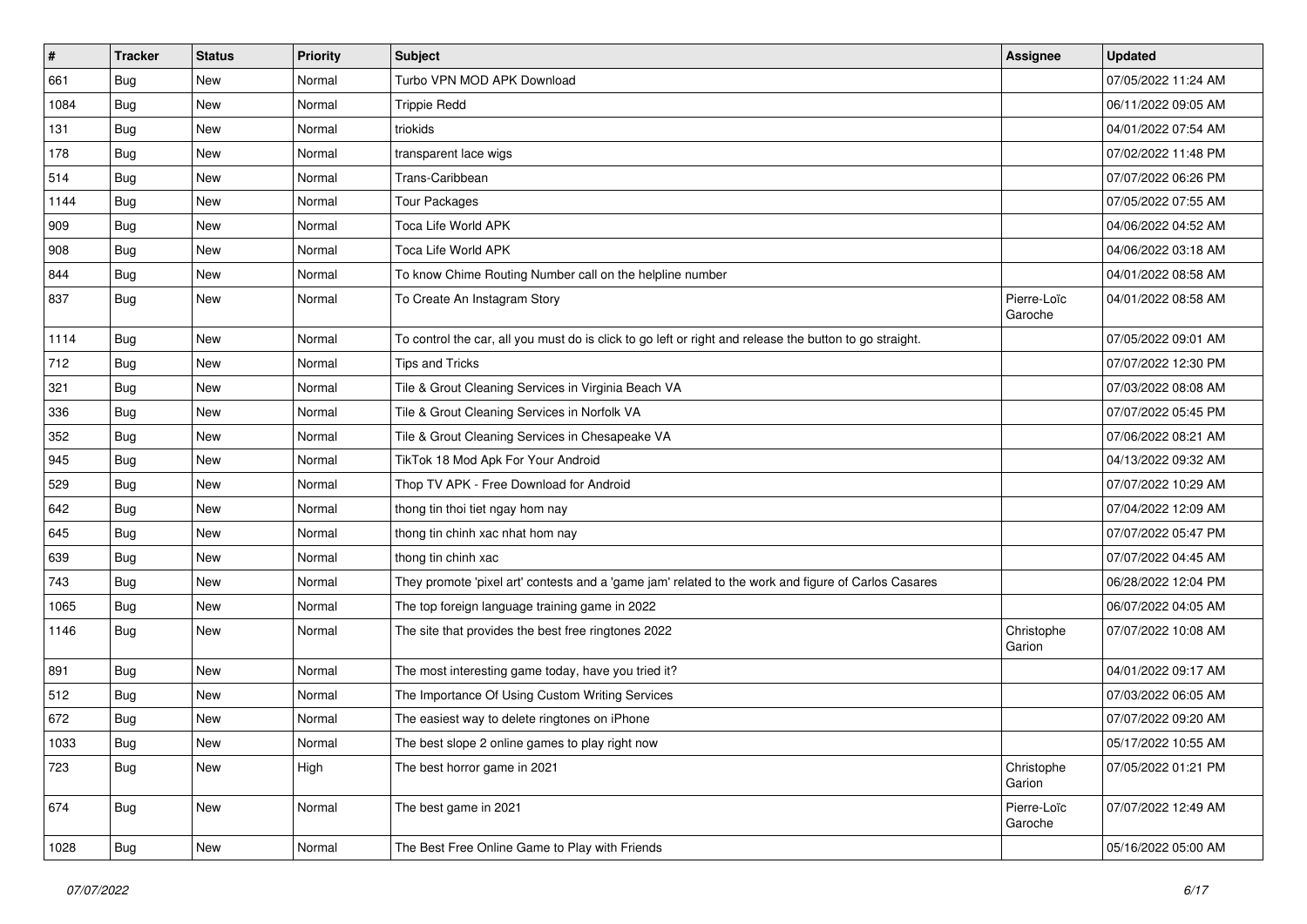| #    | <b>Tracker</b> | <b>Status</b> | <b>Priority</b> | <b>Subject</b>                                                       | Assignee             | <b>Updated</b>      |
|------|----------------|---------------|-----------------|----------------------------------------------------------------------|----------------------|---------------------|
| 625  | Bug            | New           | Normal          | The best free online driving directions tool                         |                      | 04/01/2022 09:28 AM |
| 930  | Bug            | <b>New</b>    | Normal          | The best free games online                                           |                      | 04/12/2022 09:05 AM |
| 932  | Bug            | New           | Normal          | The best epic, long-playing PC games will consume days of your life. |                      | 05/15/2022 07:44 PM |
| 749  | Bug            | <b>New</b>    | Normal          | The Best Bubble Shooter Game for Android                             |                      | 07/06/2022 11:51 AM |
| 221  | Bug            | <b>New</b>    | Normal          | The Best APk                                                         |                      | 04/01/2022 08:49 AM |
| 246  | <b>Bug</b>     | <b>New</b>    | Normal          | The Beast App                                                        |                      | 07/07/2022 04:03 PM |
| 970  | <b>Bug</b>     | <b>New</b>    | Normal          | The Amount Of Time Does Cash App Direct Deposit Time Take?           |                      | 07/05/2022 02:33 AM |
| 1040 | Bug            | <b>New</b>    | Normal          | thabet                                                               |                      | 05/19/2022 08:05 PM |
| 482  | <b>Bug</b>     | <b>New</b>    | Normal          | <b>Text Window</b>                                                   |                      | 07/07/2022 03:09 AM |
| 498  | Bug            | <b>New</b>    | Normal          | Téléchargeur SoundCloud : SoundCloud en Mp3                          | Christophe<br>Garion | 07/07/2022 12:46 PM |
| 961  | <b>Bug</b>     | <b>New</b>    | Normal          | TeaTv is an Android                                                  |                      | 07/07/2022 03:00 PM |
| 644  | Bug            | <b>New</b>    | Normal          | <b>TeaTV App Review</b>                                              |                      | 07/06/2022 03:32 AM |
| 664  | <b>Bug</b>     | <b>New</b>    | Normal          | Tea TV Apk Download - The Best Way to Watch Movies Offline           |                      | 07/06/2022 09:58 AM |
| 691  | Bug            | <b>New</b>    | Normal          | tea garden dublin                                                    |                      | 04/01/2022 09:31 AM |
| 926  | Bug            | New           | Normal          | tavor 7                                                              |                      | 06/22/2022 05:08 PM |
| 925  | Bug            | <b>New</b>    | Normal          | tavor 7                                                              |                      | 06/15/2022 03:45 AM |
| 710  | Bug            | <b>New</b>    | Normal          | Take Necessary Assistance If You Are Unable Activate Cash App Card   |                      | 07/07/2022 11:03 AM |
| 1070 | Feature        | New           | Normal          | <b>Tableau Consulting Expertise</b>                                  |                      | 06/09/2022 11:50 AM |
| 1000 | Bug            | <b>New</b>    | Normal          | Super easy way to zoom photos and upload to Instagram                | Christophe<br>Garion | 07/06/2022 01:59 PM |
| 1148 | Bug            | <b>New</b>    | Immediate       | Suonerie gratuite per Android                                        |                      | 07/07/2022 11:35 AM |
| 1120 | Bug            | <b>New</b>    | Normal          | Summary of 5 best coloring apps on phones                            |                      | 07/05/2022 08:31 AM |
| 1011 | Bug            | New           | Normal          | Summary of 10 best coloring apps on phones                           |                      | 05/11/2022 10:58 AM |
| 140  | Bug            | <b>New</b>    | Normal          | sugarbalanceusa                                                      |                      | 07/07/2022 05:29 PM |
| 126  | Feature        | <b>New</b>    | Normal          | Stussy Air Force 1 replica                                           |                      | 07/07/2022 12:18 PM |
| 558  | Feature        | New           | Normal          | <b>Stunning Classic Sofas</b>                                        |                      | 07/07/2022 03:36 PM |
| 967  | Feature        | <b>New</b>    | Normal          | stream live nfl games free online                                    |                      | 07/06/2022 01:02 AM |
| 319  | Bug            | New           | Normal          | Steam Cleaning Services in Virginia Beach VA                         |                      | 04/01/2022 07:27 AM |
| 334  | Bug            | New           | Normal          | Steam Cleaning Services in Norfolk VA                                |                      | 04/01/2022 07:25 AM |
| 349  | Bug            | New           | Normal          | Steam Cleaning Services in Chesapeake VA                             |                      | 04/01/2022 07:14 AM |
| 309  | <b>Bug</b>     | New           | Normal          | Stain Removal Services in Virginia Beach VA                          |                      | 04/01/2022 07:19 AM |
| 327  | <b>Bug</b>     | New           | Normal          | Stain Removal Services in Norfolk VA                                 |                      | 04/01/2022 07:26 AM |
| 342  | <b>Bug</b>     | New           | Normal          | Stain Removal Services in Chesapeake VA                              |                      | 04/01/2022 07:22 AM |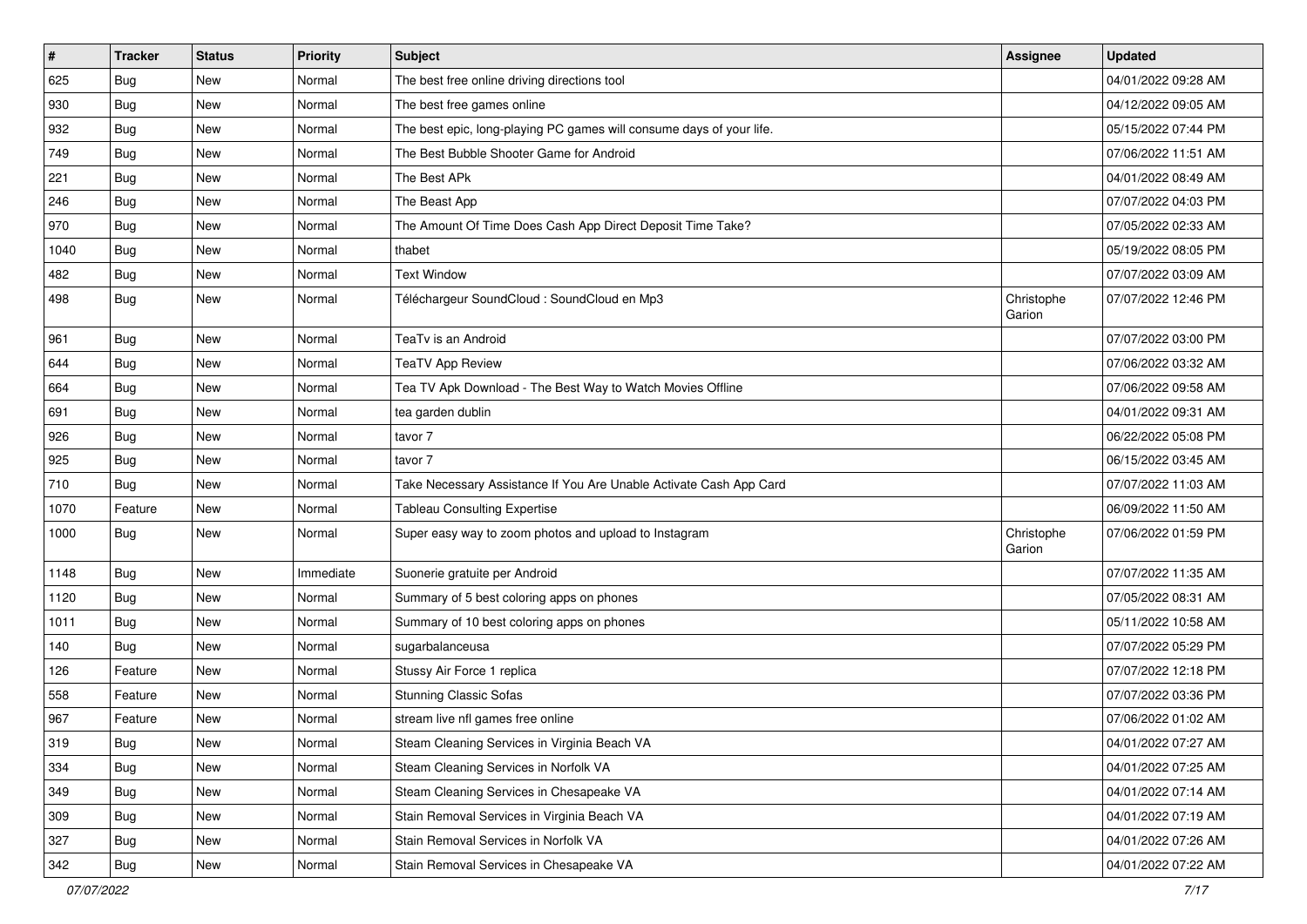| $\pmb{\#}$ | <b>Tracker</b> | <b>Status</b> | <b>Priority</b> | <b>Subject</b>                                                                       | Assignee               | <b>Updated</b>      |
|------------|----------------|---------------|-----------------|--------------------------------------------------------------------------------------|------------------------|---------------------|
| 312        | Bug            | New           | Normal          | Stain Protection Services in Virginia Beach VA                                       |                        | 07/06/2022 09:04 AM |
| 330        | Bug            | <b>New</b>    | Normal          | Stain Protection Services in Norfolk VA                                              |                        | 04/01/2022 07:26 AM |
| 345        | Bug            | New           | Normal          | Stain Protection Services in Chesapeake VA                                           |                        | 07/07/2022 04:09 PM |
| 814        | Bug            | New           | Normal          | Stage Fright Cure                                                                    | Pierre-Loïc<br>Garoche | 06/28/2022 12:31 AM |
| 773        | Bug            | <b>New</b>    | Normal          | Spades - Play online free                                                            |                        | 07/06/2022 12:39 AM |
| 526        | Bug            | New           | Normal          | Soundcloud to mp3 converter - Download Soundcloud songs                              |                        | 07/06/2022 01:19 PM |
| 869        | <b>Bug</b>     | New           | Normal          | Sonnerie Post Malone 2022                                                            |                        | 04/13/2022 11:05 AM |
| 141        | Feature        | <b>New</b>    | Normal          | Something about jerry curly                                                          |                        | 07/07/2022 05:45 PM |
| 718        | Bug            | New           | High            | Solve Complex Accounting Assignments                                                 | Hamza<br>Bourbouh      | 07/07/2022 01:52 AM |
| 222        | Bug            | New           | Normal          | Social Profile links                                                                 |                        | 07/07/2022 06:39 PM |
| 1143       | Bug            | <b>New</b>    | Normal          | Soap2day                                                                             |                        | 07/04/2022 11:04 AM |
| 1048       | Bug            | New           | Normal          | So zeigen Sie ein Instagram-Profilbild an und vergrößern es                          |                        | 05/25/2022 06:56 AM |
| 992        | Bug            | New           | Normal          | So vergrößern Sie Ihr Instagram-Profilbild                                           |                        | 06/26/2022 11:29 PM |
| 576        | Bug            | New           | Normal          | So laden Sie ein Instagram-Bild herunter                                             |                        | 06/30/2022 06:17 PM |
| 1018       | Bug            | <b>New</b>    | Normal          | So erhalten Sie ein kostenloses Hörbuch                                              |                        | 07/07/2022 01:41 AM |
| 136        | Bug            | <b>New</b>    | Normal          | snappow                                                                              |                        | 06/29/2022 10:52 PM |
| 809        | Bug            | <b>New</b>    | Normal          | Smash Karts - immerse yourself in the exciting race                                  |                        | 07/07/2022 12:22 PM |
| 897        | Bug            | New           | Normal          | Slot Pulsa Pragmatic Play                                                            | Xavier Thirioux        | 04/01/2022 12:08 PM |
| 63         | Feature        | New           | Normal          | Skip normalization step in mutation generation if it possible                        | Pierre-Loïc<br>Garoche | 07/05/2022 03:53 AM |
| 1108       | Bug            | New           | Normal          | Six Guns Mod Apk Answers Your Questions                                              |                        | 07/07/2022 04:28 PM |
| 1109       | Feature        | New           | Normal          | Six Guns Mod Apk Answers Your Questions                                              | Christophe<br>Garion   | 07/06/2022 03:23 AM |
| 1110       | Bug            | <b>New</b>    | Normal          | Six Guns Mod Apk Answers Your Questions                                              | Pierre-Loïc<br>Garoche | 06/28/2022 06:26 PM |
| 931        | Feature        | New           | High            | Situs Judi Slot Online apel888                                                       | Pierre-Loïc<br>Garoche | 07/06/2022 06:00 AM |
| 808        | Bug            | New           | Normal          | Sinnvolle Guten-Morgen-Grüße                                                         |                        | 07/03/2022 07:27 PM |
| 567        | Bug            | New           | Normal          | Singapore assignment help                                                            |                        | 07/07/2022 08:32 AM |
| 72         | <b>Bug</b>     | New           | Normal          | Simulinkd does not match Lustre using EMF backend when using nested Merge expression | Pierre-Loïc<br>Garoche | 04/01/2022 08:06 AM |
| 500        | <b>Bug</b>     | New           | Normal          | Simply contact the technical team, to find the solution to cash app refund problems. | Pierre-Loïc<br>Garoche | 07/07/2022 12:21 PM |
| 898        | <b>Bug</b>     | New           | Normal          | Shadow Fight 2 Mod APK                                                               |                        | 04/02/2022 09:17 AM |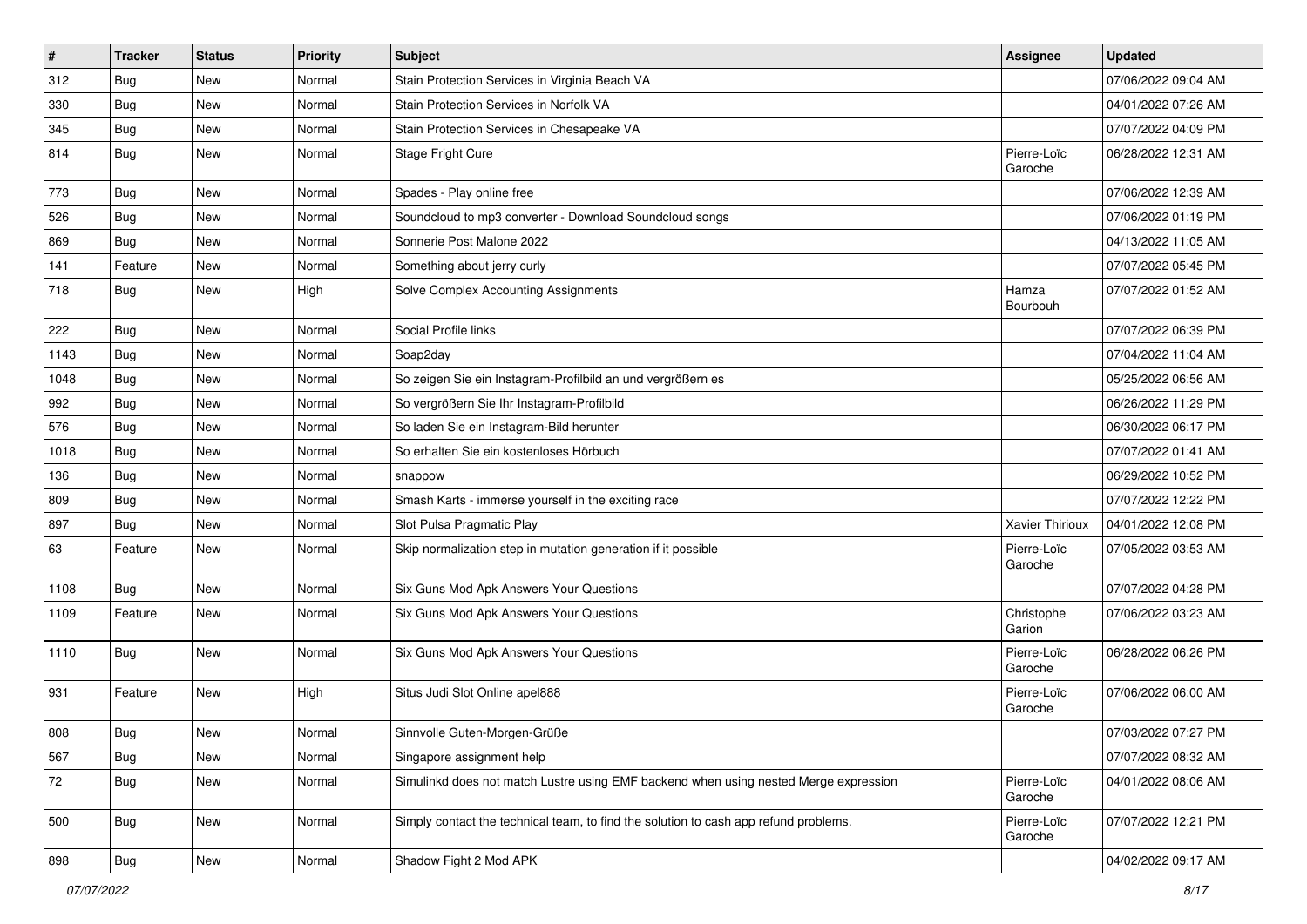| $\vert$ # | <b>Tracker</b> | <b>Status</b> | <b>Priority</b> | <b>Subject</b>                                                      | Assignee               | <b>Updated</b>      |
|-----------|----------------|---------------|-----------------|---------------------------------------------------------------------|------------------------|---------------------|
| 652       | Bug            | New           | Normal          | Sesame Health Benefits                                              |                        | 07/03/2022 12:28 PM |
| 1055      | Bug            | <b>New</b>    | Normal          | seo apk                                                             | Pierre-Loïc<br>Garoche | 05/27/2022 06:23 AM |
| 197       | Bug            | <b>New</b>    | Normal          | SBL JABORANDI PLUS HAIR OIL - COMPLETE SCALP CARE (100ML)           |                        | 07/06/2022 10:48 AM |
| 199       | Bug            | <b>New</b>    | Normal          | SBL CLEARSTONE DROPS (30ML)                                         |                        | 04/01/2022 08:23 AM |
| 252       | Bug            | New           | Normal          | Samsung U600 - Is Essential Business And Personal Phone             |                        | 04/04/2022 04:45 AM |
| 791       | Bug            | <b>New</b>    | Normal          | Samsnung TV Plus is not working                                     |                        | 04/01/2022 09:03 AM |
| 902       | Feature        | <b>New</b>    | Normal          | salo717                                                             |                        | 05/18/2022 10:35 AM |
| 651       | Bug            | New           | Normal          | Salmon Health Benefits                                              |                        | 07/05/2022 12:09 PM |
| 794       | Feature        | <b>New</b>    | Normal          | Safe place to buy fifa coins                                        |                        | 07/05/2022 10:14 AM |
| 638       | Bug            | New           | Normal          | Run 3 game                                                          |                        | 07/07/2022 01:28 PM |
| 322       | Bug            | <b>New</b>    | Normal          | Rug Cleaning Services in Virginia Beach VA                          |                        | 04/01/2022 07:26 AM |
| 337       | Bug            | <b>New</b>    | Normal          | Rug Cleaning Services in Norfolk VA                                 |                        | 04/01/2022 07:23 AM |
| 353       | Bug            | <b>New</b>    | Normal          | Rug Cleaning Services in Chesapeake VA                              |                        | 04/01/2022 07:14 AM |
| 160       | Bug            | <b>New</b>    | Normal          | rtyuiv wbhyu                                                        |                        | 04/01/2022 07:56 AM |
| 261       | Bug            | New           | Normal          | Ringtone Downloads - Easy Ways Come Up With Your Own Ringtones      |                        | 07/06/2022 11:27 PM |
| 595       | Bug            | <b>New</b>    | Normal          | RFM Online - une révolution dans la gestion de l'identité numérique |                        | 07/04/2022 08:30 AM |
| 250       | Bug            | <b>New</b>    | Normal          | Reviews of phone ringtones                                          |                        | 07/05/2022 06:21 PM |
| 804       | Bug            | New           | Normal          | Review                                                              |                        | 07/07/2022 02:17 AM |
| 1141      | Feature        | <b>New</b>    | Normal          | Retro Bowl game free                                                |                        | 07/04/2022 10:59 AM |
| 471       | Bug            | <b>New</b>    | Normal          | Residential Floor Cleaning Westchester MA                           |                        | 07/06/2022 03:03 AM |
| 447       | Bug            | <b>New</b>    | Normal          | Residential Floor Cleaning Watertown MA                             |                        | 04/01/2022 07:49 AM |
| 422       | Bug            | <b>New</b>    | Normal          | Residential Floor Cleaning Somerville MA                            |                        | 04/01/2022 07:46 AM |
| 455       | Bug            | New           | Normal          | Residential Floor Cleaning Quincy MA                                |                        | 04/01/2022 07:38 AM |
| 439       | Bug            | <b>New</b>    | Normal          | Residential Floor Cleaning Newton MA                                |                        | 04/01/2022 07:49 AM |
| 463       | Bug            | <b>New</b>    | Normal          | Residential Floor Cleaning Medford MA                               |                        | 04/01/2022 07:32 AM |
| 431       | Bug            | New           | Normal          | Residential Floor Cleaning Brookline MA                             |                        | 04/01/2022 07:50 AM |
| 414       | <b>Bug</b>     | <b>New</b>    | Normal          | Residential Floor Cleaning Boston MA                                |                        | 04/01/2022 07:46 AM |
| 1082      | <b>Bug</b>     | New           | Normal          | Reset chime bank password without phone number                      |                        | 06/15/2022 11:56 AM |
| 127       | Feature        | New           | Normal          | replica af1                                                         |                        | 04/01/2022 07:55 AM |
| 139       | Bug            | New           | Normal          | relseo                                                              |                        | 07/06/2022 04:12 AM |
| 1132      | Bug            | New           | Normal          | Registration process on Huobi                                       |                        | 06/30/2022 05:10 AM |
| 695       | <b>Bug</b>     | New           | Normal          | Refer Listas IPTV Apk                                               |                        | 07/07/2022 03:58 AM |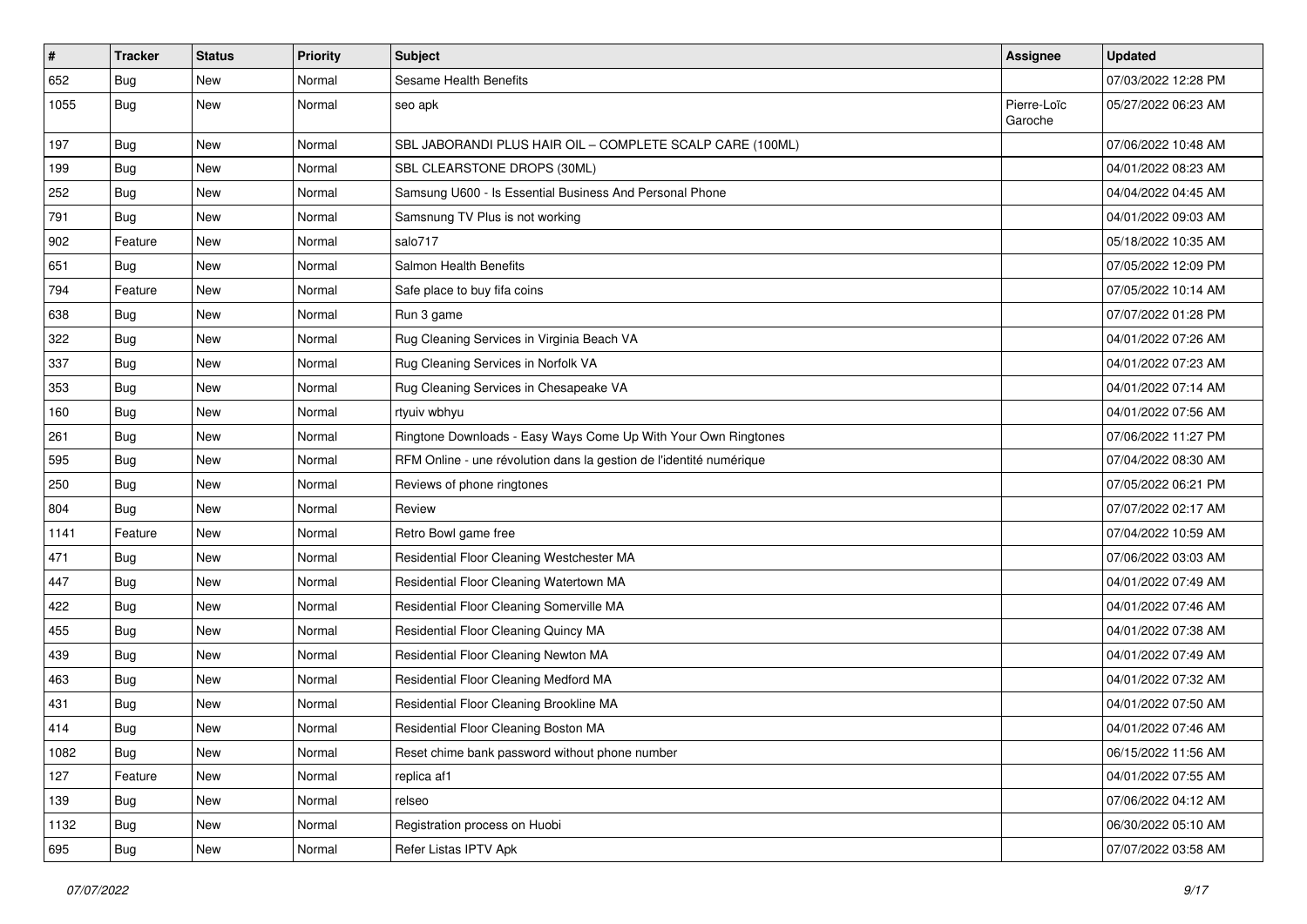| $\vert$ # | <b>Tracker</b> | <b>Status</b> | <b>Priority</b> | <b>Subject</b>                                                              | Assignee               | <b>Updated</b>      |
|-----------|----------------|---------------|-----------------|-----------------------------------------------------------------------------|------------------------|---------------------|
| 875       | Bug            | New           | Normal          | Red ball game                                                               |                        | 04/01/2022 09:15 AM |
| 243       | Feature        | <b>New</b>    | Normal          | Reconstruir la pandilla de la mafia en Gangstar Vegas MOD APK               |                        | 07/07/2022 05:40 AM |
| 207       | Feature        | New           | Low             | real estate lead conversion                                                 |                        | 07/06/2022 12:24 PM |
| 704       | Bug            | <b>New</b>    | Normal          | Reach support team of Chime Customer Service for instant help               |                        | 07/05/2022 02:23 AM |
| 917       | Bug            | <b>New</b>    | Normal          | Random Person Sent Me Money on Cash App-find solution?                      |                        | 04/09/2022 12:32 PM |
| 552       | Feature        | New           | Normal          | Radio rfm and the benefits of radio rfm                                     |                        | 07/03/2022 12:38 AM |
| 549       | Bug            | <b>New</b>    | Normal          | Radio Luisteren                                                             |                        | 07/02/2022 01:24 AM |
| 1096      | Bug            | New           | Normal          | Race and experience new life.                                               |                        | 06/26/2022 06:07 PM |
| 546       | Feature        | <b>New</b>    | Normal          | Quickbooks Error                                                            |                        | 07/07/2022 04:51 PM |
| 488       | Bug            | New           | Normal          | Quick solution to solve cash app dispute by the technical team              |                        | 07/07/2022 03:04 PM |
| 1023      | Bug            | <b>New</b>    | Normal          | Questions That Are Typically Asked About Trap The Cat                       |                        | 05/14/2022 03:51 AM |
| 244       | Bug            | <b>New</b>    | Normal          | Quels sont les avantages des stations de radio en ligne.                    |                        | 07/07/2022 06:15 PM |
| 1147      | Bug            | New           | Normal          | puzzle game fix bug                                                         |                        | 07/07/2022 10:24 AM |
| 715       | Bug            | <b>New</b>    | Normal          | Puppy Playtime Descargar gratis                                             |                        | 07/05/2022 11:53 PM |
| 850       | Bug            | <b>New</b>    | Normal          | Puppy Playtime APK Android                                                  |                        | 04/01/2022 09:14 AM |
| 797       | Bug            | New           | Normal          | Psychedelic                                                                 | Christophe<br>Garion   | 07/06/2022 12:46 AM |
| 73        | Bug            | <b>New</b>    | Urgent          | properties ID is not set in Json in EMF backend                             | Pierre-Loïc<br>Garoche | 06/27/2022 09:11 PM |
| 517       | Bug            | <b>New</b>    | Normal          | Proficient tips to take help of cash app support professionals:             |                        | 07/06/2022 03:52 AM |
| 1137      | Bug            | <b>New</b>    | Normal          | Professional report                                                         |                        | 07/01/2022 05:19 PM |
| 152       | Bug            | <b>New</b>    | High            | professional bridal makeup artist                                           | Christophe<br>Garion   | 07/06/2022 04:28 AM |
| 211       | Bug            | New           | Normal          | Problem in Cash App rebate? Call Cash App customer service number for help. |                        | 07/07/2022 08:48 AM |
| 173       | Feature        | <b>New</b>    | Normal          | private limited company registration                                        |                        | 07/02/2022 04:39 PM |
| 1113      | Bug            | <b>New</b>    | Normal          | Press the button to control your car                                        |                        | 06/20/2022 12:09 PM |
| 603       | Bug            | New           | Normal          | Premiere gratuito da lista de IPTV                                          |                        | 07/04/2022 01:09 AM |
| 218       | Bug            | <b>New</b>    | Normal          | Popular Educational trends                                                  |                        | 07/07/2022 09:05 AM |
| 872       | Bug            | New           | Normal          | Poppy Playtime Horror Game Free                                             |                        | 04/01/2022 09:11 AM |
| 830       | Bug            | New           | Normal          | Poppy Playtime APK                                                          |                        | 06/27/2022 10:31 PM |
| 860       | Bug            | New           | Normal          | pokemon guide                                                               | Pierre-Loïc<br>Garoche | 06/18/2022 08:18 PM |
| 766       | <b>Bug</b>     | New           | Normal          | Pobreflix Mod APK Review                                                    |                        | 07/07/2022 01:17 PM |
| 648       | Feature        | New           | Normal          | Plum Health Benefits                                                        |                        | 07/02/2022 01:06 PM |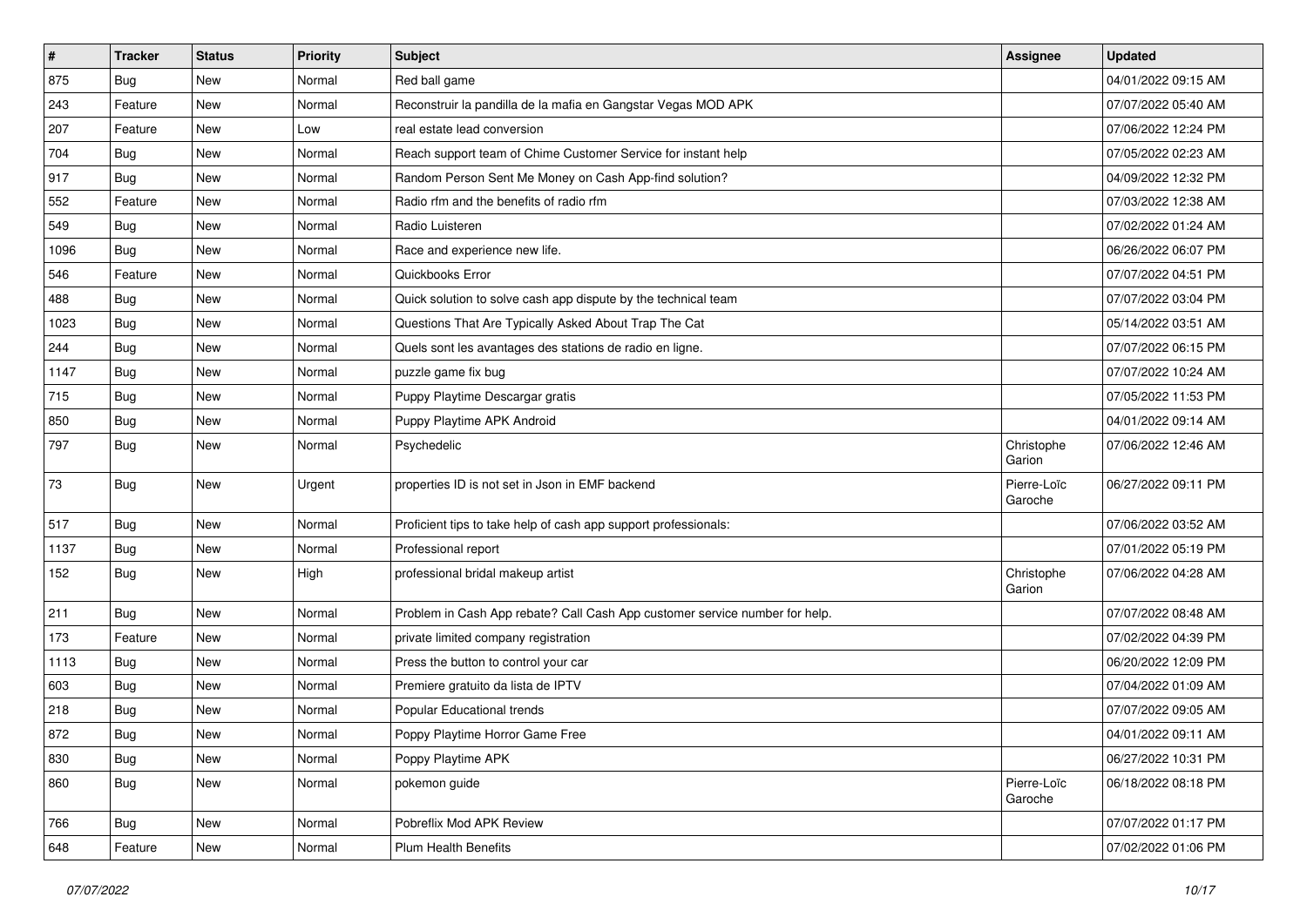| $\vert$ # | <b>Tracker</b> | <b>Status</b> | <b>Priority</b> | <b>Subject</b>                                                    | Assignee               | <b>Updated</b>      |
|-----------|----------------|---------------|-----------------|-------------------------------------------------------------------|------------------------|---------------------|
| 606       | Feature        | New           | Normal          | Play unblocked cookie crush 3                                     | Pierre-Loïc<br>Garoche | 07/05/2022 09:05 PM |
| 600       | Bug            | New           | Normal          | Play Store Pro                                                    |                        | 07/05/2022 09:29 PM |
| 816       | Bug            | <b>New</b>    | Normal          | Play Scribble io fun with everyone                                |                        | 07/02/2022 10:43 AM |
| 640       | Bug            | New           | Normal          | play game with me                                                 |                        | 07/03/2022 03:41 PM |
| 556       | Bug            | New           | Normal          | Play Game Mod Apk With Your Friends                               |                        | 07/05/2022 11:45 AM |
| 752       | Bug            | <b>New</b>    | Normal          | Plagerism checker                                                 |                        | 06/26/2022 06:33 PM |
| 744       | <b>Bug</b>     | New           | Normal          | <b>Pixel Survive</b>                                              |                        | 06/28/2022 05:13 AM |
| 172       | Feature        | <b>New</b>    | Normal          | pgdm colleges in bangalore                                        |                        | 06/30/2022 09:28 AM |
| 649       | Feature        | New           | Normal          | Pear Health Benefits                                              |                        | 07/07/2022 10:28 AM |
| 654       | Feature        | New           | Normal          | <b>Peach Health Benefits</b>                                      |                        | 07/06/2022 01:22 AM |
| 975       | <b>Bug</b>     | New           | Normal          | Payback 2 Mod APK                                                 |                        | 05/05/2022 10:56 AM |
| 1090      | Bug            | New           | Normal          | Pay Someone To Do My Assignment                                   |                        | 06/11/2022 03:15 PM |
| 1089      | Bug            | <b>New</b>    | Normal          | Pay Someone To Do My Assignment                                   |                        | 06/15/2022 04:44 AM |
| 817       | <b>Bug</b>     | <b>New</b>    | Normal          | Pacman 30th Anniversary                                           |                        | 07/07/2022 02:33 AM |
| 280       | Bug            | New           | Normal          | Pacific Web Design                                                |                        | 07/07/2022 11:29 AM |
| 138       | Bug            | New           | Normal          | own-sweethome                                                     |                        | 07/06/2022 04:03 PM |
| 662       | Bug            | <b>New</b>    | Normal          | Oreo TV Download - The Easiest Way to Watch Live TV               |                        | 07/05/2022 12:10 PM |
| 643       | Bug            | New           | Normal          | Oreo TV Apk Download                                              |                        | 07/06/2022 09:43 AM |
| 858       | Bug            | <b>New</b>    | Normal          | opourid                                                           | Christophe<br>Garion   | 04/01/2022 09:13 AM |
| 1047      | Bug            | <b>New</b>    | Normal          | Opensea                                                           | Corentin<br>Lauverjat  | 05/24/2022 02:32 PM |
| 753       | Bug            | New           | Normal          | onlineessaygrader                                                 |                        | 06/28/2022 05:55 AM |
| 619       | Bug            | <b>New</b>    | Normal          | Online Trusted Medicine Store in US for Health - Genericmedsupply |                        | 07/07/2022 05:20 PM |
| 609       | Bug            | New           | High            | Online Trusted Medicine Store in US for Health - Genericmedsupply |                        | 07/07/2022 03:54 PM |
| 740       | Feature        | New           | Normal          | Online Thesis Help USA                                            |                        | 07/05/2022 11:29 PM |
| 856       | Bug            | <b>New</b>    | Normal          | Online Classes Assistance Help For Student                        |                        | 04/01/2022 09:13 AM |
| 855       | Bug            | New           | Normal          | Online Classes Assistance Help For Student                        |                        | 04/01/2022 09:13 AM |
| 848       | Feature        | New           | Normal          | Online Classes Assistance                                         |                        | 04/01/2022 08:57 AM |
| 1056      | Feature        | New           | Normal          | Online Class Issues                                               |                        | 05/28/2022 12:44 AM |
| 681       | Feature        | New           | High            | Online Class                                                      |                        | 07/07/2022 04:28 AM |
| 659       | Bug            | New           | Normal          | Olive Oil Properties And Health Benefits                          |                        | 07/07/2022 11:36 AM |
| 364       | Bug            | New           | Normal          | Office Moving Services in Washington DC                           |                        | 04/01/2022 07:13 AM |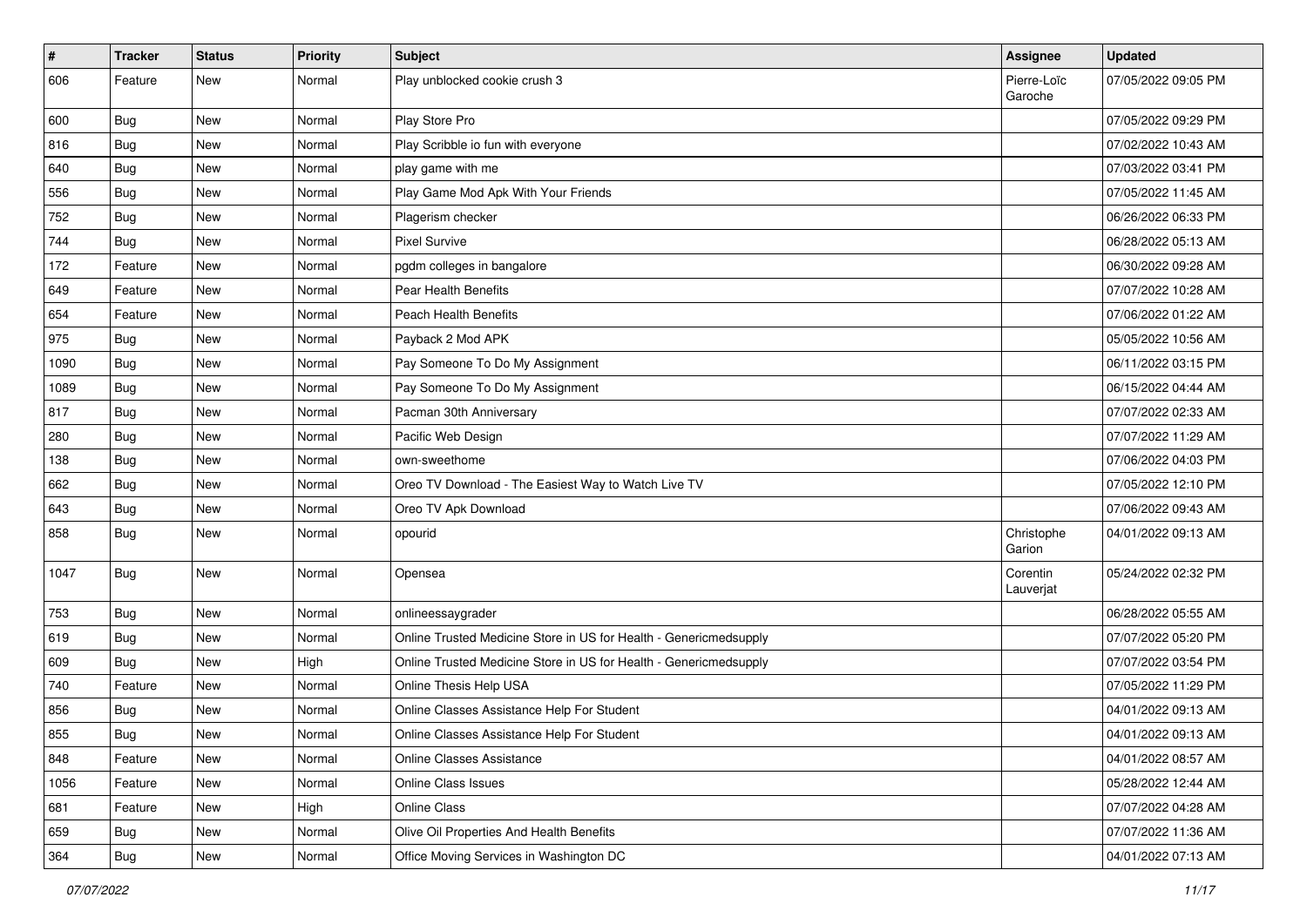| $\vert$ # | <b>Tracker</b> | <b>Status</b> | <b>Priority</b> | <b>Subject</b>                                                                         | Assignee               | <b>Updated</b>      |
|-----------|----------------|---------------|-----------------|----------------------------------------------------------------------------------------|------------------------|---------------------|
| 388       | Bug            | New           | Normal          | Office Moving Services in Sterling VA                                                  |                        | 04/01/2022 07:16 AM |
| 400       | Bug            | <b>New</b>    | Normal          | Office Moving Services in Potomac MD                                                   |                        | 07/07/2022 05:24 PM |
| 382       | <b>Bug</b>     | New           | Normal          | Office Moving Services in McLean VA                                                    |                        | 04/01/2022 07:17 AM |
| 406       | Bug            | <b>New</b>    | Normal          | Office Moving Services in Gaithersburg MD                                              |                        | 04/01/2022 07:47 AM |
| 376       | Bug            | New           | Normal          | Office Moving Services in Fairfax VA                                                   |                        | 04/01/2022 07:17 AM |
| 358       | <b>Bug</b>     | New           | Normal          | Office Moving Services in Baltimore MD                                                 |                        | 04/01/2022 07:13 AM |
| 370       | <b>Bug</b>     | <b>New</b>    | Normal          | Office Moving Services in Arlington County VA                                          |                        | 04/01/2022 07:16 AM |
| 394       | Bug            | New           | Normal          | Office Moving Services in Annapolis MD                                                 |                        | 04/01/2022 07:15 AM |
| 311       | Bug            | <b>New</b>    | Normal          | Odor Removal Services in Virginia Beach VA                                             |                        | 04/01/2022 07:19 AM |
| 329       | <b>Bug</b>     | <b>New</b>    | Normal          | Odor Removal Services in Norfolk VA                                                    |                        | 04/01/2022 07:22 AM |
| 344       | Bug            | New           | Normal          | Odor Removal Services in Chesapeake VA                                                 |                        | 07/07/2022 03:49 AM |
| 777       | Bug            | <b>New</b>    | Normal          | Obtain driving instructions using Google Maps.                                         |                        | 07/06/2022 07:35 AM |
| 183       | Bug            | <b>New</b>    | Normal          | Nursing Assignment Help Online                                                         |                        | 07/07/2022 09:33 AM |
| 1005      | Bug            | New           | High            | Nursing Assignment Help in UK                                                          |                        | 05/13/2022 05:33 PM |
| 669       | Feature        | <b>New</b>    | Normal          | Nursing Assignment Help                                                                |                        | 07/02/2022 05:58 PM |
| 828       | Bug            | New           | Normal          | Nursery management                                                                     |                        | 06/28/2022 12:10 PM |
| 481       | Bug            | <b>New</b>    | Normal          | Nur Online Shop                                                                        |                        | 07/05/2022 11:49 AM |
| 480       | Bug            | <b>New</b>    | Normal          | Nur Online Shop                                                                        |                        | 07/07/2022 05:57 PM |
| 866       | Feature        | New           | Normal          | Northern Ireland Dissertation Writing Service                                          | Pierre-Loïc<br>Garoche | 04/01/2022 09:12 AM |
| 862       | Bug            | <b>New</b>    | Normal          | none                                                                                   |                        | 04/01/2022 09:11 AM |
| 185       | Bug            | New           | Normal          | Non-Plagiarized Research Writing                                                       |                        | 07/07/2022 03:46 AM |
| 277       | Feature        | <b>New</b>    | Normal          | Nike Dunks Replica                                                                     |                        | 04/01/2022 08:19 AM |
| 276       | Feature        | New           | Normal          | Nike Dunks Replica                                                                     |                        | 04/01/2022 08:19 AM |
| 821       | Bug            | <b>New</b>    | Normal          | Nicoo - A Review of the Popular Battle Royale Game                                     |                        | 06/28/2022 08:30 AM |
| 115       | Bug            | <b>New</b>    | Normal          | NFL LIVE STREAM                                                                        |                        | 07/05/2022 08:46 AM |
| 1026      | Bug            | New           | Normal          | New Puzzle Game for All Age - Dordle                                                   |                        | 06/25/2022 06:17 PM |
| 572       | Feature        | <b>New</b>    | Normal          | New features of WhatsApp Plus on Android phones                                        | Pierre-Loïc<br>Garoche | 07/07/2022 06:06 PM |
| 204       | Feature        | New           | Normal          | New Car Tyres                                                                          |                        | 04/01/2022 08:40 AM |
| 209       | Bug            | New           | Normal          | Neglect to access old Cash App account considering message notice issue? Contact help. |                        | 07/07/2022 03:50 PM |
| 583       | Bug            | New           | High            | Need the Cash app customer service phone number?                                       |                        | 07/03/2022 10:09 PM |
| 894       | Feature        | New           | Normal          | Need phd dissertation help in UK                                                       |                        | 07/07/2022 12:14 AM |
| 550       | Bug            | New           | Normal          | Nederland FM - beste manieren om naar internationale radio op internet te luisteren    |                        | 06/29/2022 12:06 AM |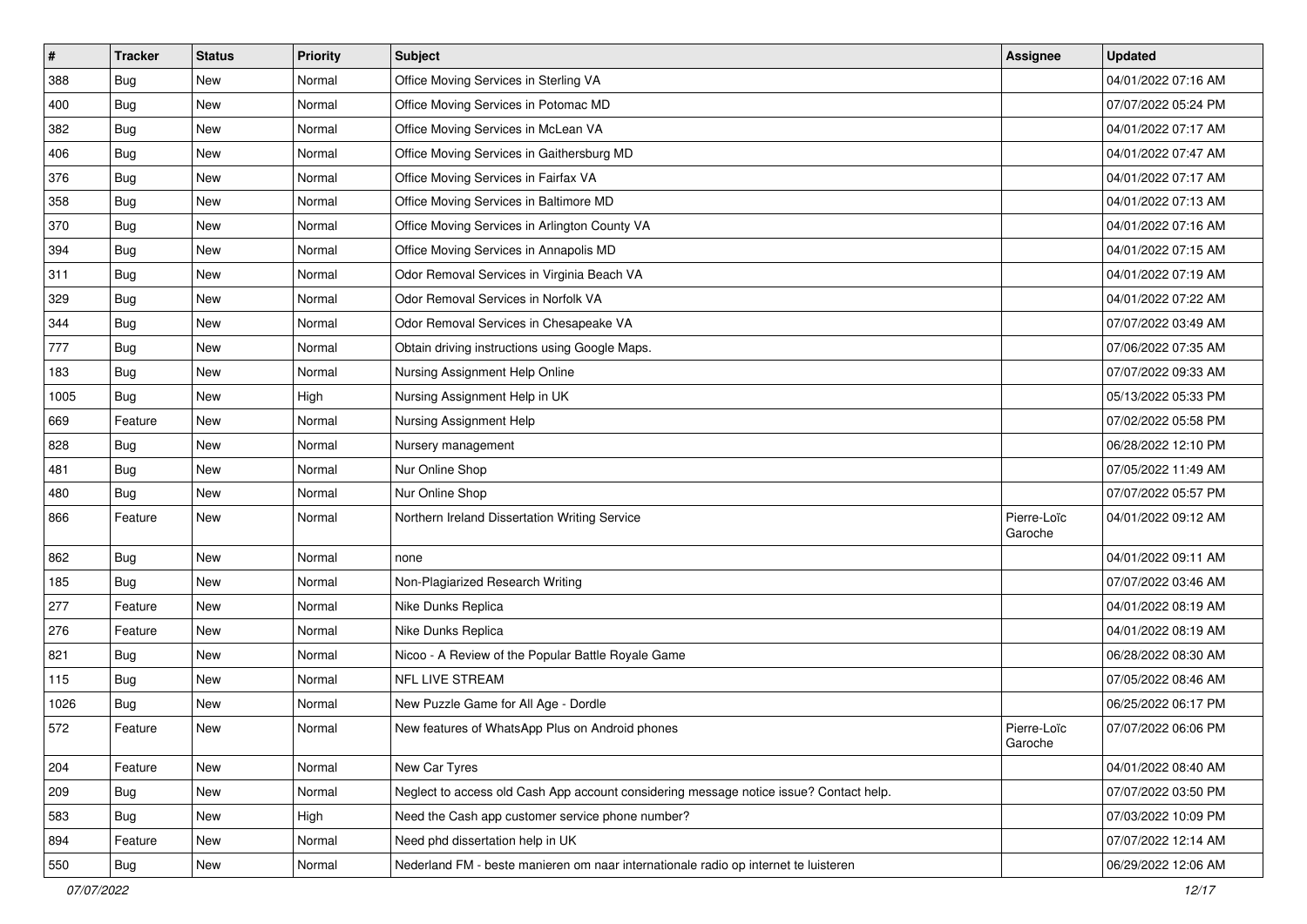| #   | <b>Tracker</b> | <b>Status</b> | <b>Priority</b> | <b>Subject</b>                                                     | <b>Assignee</b> | <b>Updated</b>      |
|-----|----------------|---------------|-----------------|--------------------------------------------------------------------|-----------------|---------------------|
| 527 | Feature        | New           | Normal          | My Teachers                                                        |                 | 07/07/2022 11:25 AM |
| 234 | Bug            | New           | Normal          | My Personal Experience With the College Writing Services           |                 | 07/07/2022 08:53 AM |
| 532 | Bug            | New           | Normal          | My Assignment Help                                                 |                 | 07/07/2022 05:33 PM |
| 790 | Bug            | New           | Normal          | My app                                                             |                 | 04/01/2022 09:03 AM |
| 990 | Bug            | <b>New</b>    | Normal          | Mushrooms                                                          |                 | 06/26/2022 05:41 AM |
| 362 | Bug            | New           | Normal          | Moving Services in Washington DC                                   |                 | 04/01/2022 07:13 AM |
| 386 | <b>Bug</b>     | <b>New</b>    | Normal          | Moving Services in Sterling VA                                     |                 | 04/01/2022 07:16 AM |
| 398 | Bug            | <b>New</b>    | Normal          | Moving Services in Potomac MD                                      |                 | 04/01/2022 07:32 AM |
| 380 | Bug            | New           | Normal          | Moving Services in McLean VA                                       |                 | 07/07/2022 08:43 AM |
| 404 | Bug            | <b>New</b>    | Normal          | Moving Services in Gaithersburg MD                                 |                 | 04/01/2022 07:47 AM |
| 374 | Bug            | New           | Normal          | Moving Services in Fairfax VA                                      |                 | 04/01/2022 07:18 AM |
| 356 | Bug            | <b>New</b>    | Normal          | Moving Services in Baltimore MD                                    |                 | 04/01/2022 07:13 AM |
| 368 | Bug            | <b>New</b>    | Normal          | Moving Services in Arlington County VA                             |                 | 04/01/2022 07:12 AM |
| 392 | Bug            | New           | Normal          | Moving Services in Annapolis MD                                    |                 | 04/01/2022 07:16 AM |
| 935 | Bug            | New           | Normal          | MovieBox Pro Apk - Watch Movies and TV Shows on Your Android Phone |                 | 07/04/2022 03:38 AM |
| 934 | Bug            | New           | Normal          | MovieBox Pro Apk - Watch Movies and TV Shows on Your Android Phone |                 | 05/10/2022 11:01 AM |
| 318 | Bug            | <b>New</b>    | Normal          | Mold Removal Services in Virginia Beach VA                         |                 | 04/01/2022 07:27 AM |
| 333 | Bug            | New           | Normal          | Mold Removal Services in Norfolk VA                                |                 | 07/07/2022 03:50 PM |
| 348 | Bug            | New           | Normal          | Mold Removal Services in Chesapeake VA                             |                 | 06/28/2022 12:53 AM |
| 248 | Bug            | New           | Normal          | Mobile ringtones and attractiveness ringtones                      |                 | 07/07/2022 11:31 AM |
| 726 | Bug            | <b>New</b>    | Normal          | Mobile Application Development Services                            |                 | 07/06/2022 06:41 AM |
| 905 | Bug            | New           | Normal          | MINI MILITIA MOD APK                                               |                 | 05/19/2022 01:54 PM |
| 820 | Bug            | New           | Normal          | Metal Slug Apk para Android                                        |                 | 07/07/2022 09:35 AM |
| 819 | Bug            | New           | Normal          | Metal Slug Apk para Android                                        |                 | 06/27/2022 09:35 AM |
| 205 | Bug            | New           | Low             | Mens Designer Glasses                                              |                 | 07/07/2022 10:59 AM |
| 988 | Bug            | <b>New</b>    | Normal          | <b>Medicinal Mushrooms</b>                                         |                 | 06/27/2022 09:33 AM |
| 987 | <b>Bug</b>     | New           | Normal          | <b>Medicinal Mushrooms</b>                                         |                 | 06/27/2022 07:13 PM |
| 114 | <b>Bug</b>     | New           | Normal          | <b>Medical Research Writing Services</b>                           |                 | 07/04/2022 10:30 AM |
| 991 | Bug            | New           | Normal          | <b>MDMA MOLLY</b>                                                  |                 | 05/03/2022 12:03 AM |
| 310 | Bug            | New           | Normal          | Mattress Cleaning Services in Virginia Beach VA                    |                 | 07/06/2022 05:58 AM |
| 328 | Bug            | New           | Normal          | Mattress Cleaning Services in Norfolk VA                           |                 | 04/01/2022 07:26 AM |
| 343 | Bug            | New           | Normal          | Mattress Cleaning Services in Chesapeake VA                        |                 | 04/01/2022 07:16 AM |
| 953 | <b>Bug</b>     | New           | Normal          | Manga Dogs - Read Your Favorite Comics on Your Smartphone          |                 | 07/06/2022 01:52 PM |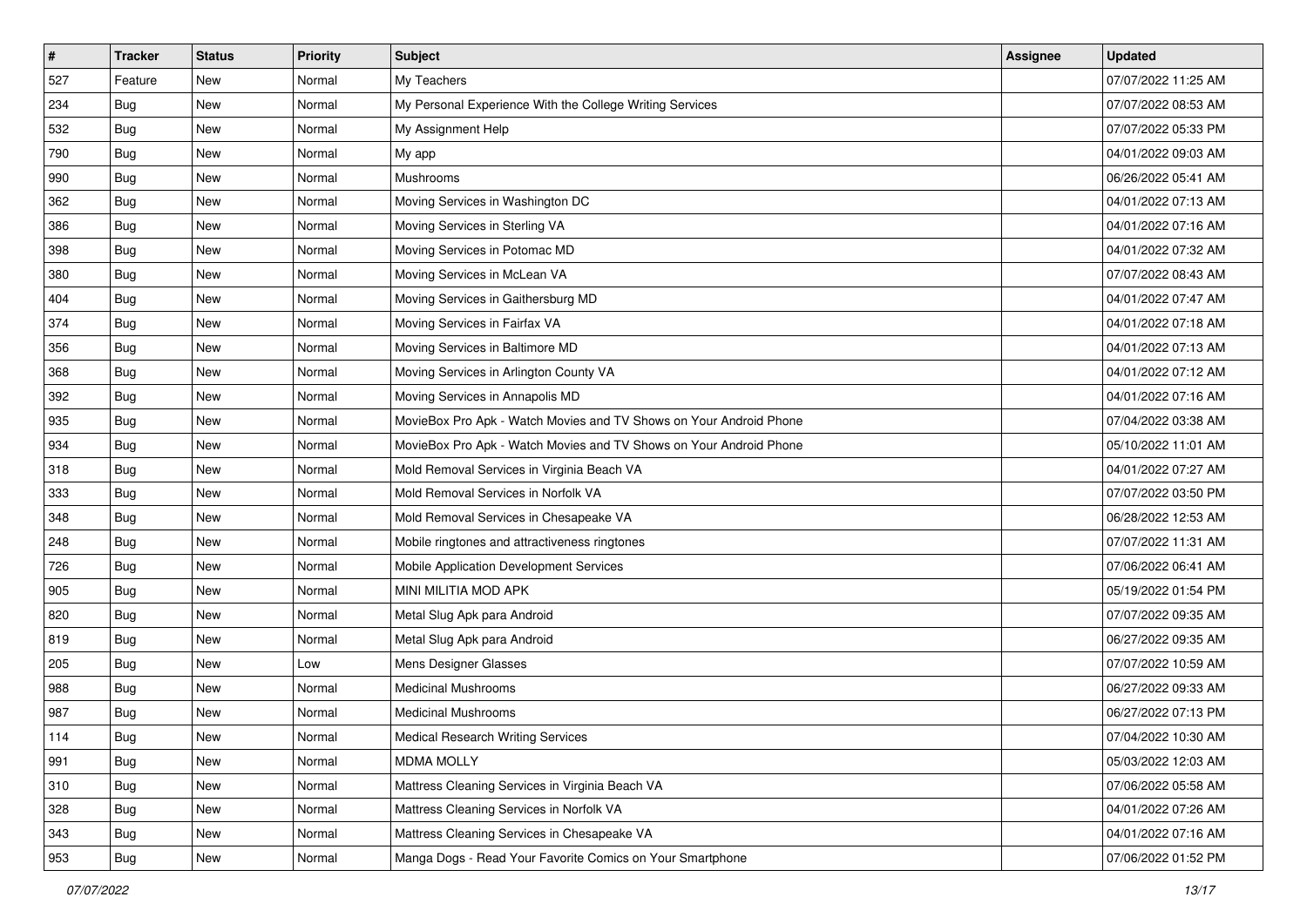| $\pmb{\sharp}$ | <b>Tracker</b> | <b>Status</b> | <b>Priority</b> | <b>Subject</b>                                                                                                                                           | <b>Assignee</b>        | <b>Updated</b>      |
|----------------|----------------|---------------|-----------------|----------------------------------------------------------------------------------------------------------------------------------------------------------|------------------------|---------------------|
| 288            | Bug            | New           | Normal          | Make shopping easier                                                                                                                                     |                        | 04/01/2022 07:56 AM |
| 287            | Bug            | New           | Normal          | Make shopping easier                                                                                                                                     |                        | 04/01/2022 08:41 AM |
| 870            | Bug            | New           | Normal          | Mahjong Solitaire                                                                                                                                        |                        | 04/01/2022 09:12 AM |
| 612            | Bug            | <b>New</b>    | Normal          | Luxury Slingshot Rental                                                                                                                                  |                        | 07/04/2022 12:31 AM |
| 96             | Bug            | Resolved      | High            | Lustrec installation failed                                                                                                                              | Pierre-Loïc<br>Garoche | 04/01/2022 08:11 AM |
| 1121           | Bug            | <b>New</b>    | Normal          | LustreC do not run                                                                                                                                       |                        | 06/22/2022 08:43 AM |
| 825            | Bug            | <b>New</b>    | Normal          | Lucky Patcher Download                                                                                                                                   |                        | 07/05/2022 09:19 AM |
| 665            | Feature        | <b>New</b>    | Normal          | Look for a dedicated help with finance assignment                                                                                                        |                        | 07/06/2022 12:35 PM |
| 1111           | Bug            | New           | Normal          | LOLBeans is a fun battle royale game where you race with other players while avoiding obstacles. Reach the<br>end of the course in competitive gameplay! |                        | 07/07/2022 08:52 AM |
| 270            | Bug            | New           | Normal          | Logo Mansion                                                                                                                                             | Christophe<br>Garion   | 04/01/2022 08:20 AM |
| 677            | Bug            | New           | Normal          | Logo Design Services Near Me                                                                                                                             |                        | 07/07/2022 02:44 PM |
| 365            | Bug            | New           | Normal          | Local Moving Services in Washington DC                                                                                                                   |                        | 04/01/2022 07:12 AM |
| 389            | Bug            | New           | Normal          | Local Moving Services in Sterling VA                                                                                                                     |                        | 04/01/2022 07:16 AM |
| 401            | Bug            | New           | Normal          | Local Moving Services in Potomac MD                                                                                                                      |                        | 04/01/2022 07:48 AM |
| 383            | Bug            | <b>New</b>    | Normal          | Local Moving Services in McLean VA                                                                                                                       |                        | 04/01/2022 07:17 AM |
| 377            | Bug            | New           | Normal          | Local Moving Services in Fairfax VA                                                                                                                      |                        | 04/01/2022 07:17 AM |
| 359            | Bug            | <b>New</b>    | Normal          | Local Moving Services in Baltimore MD                                                                                                                    |                        | 04/01/2022 07:15 AM |
| 371            | Bug            | <b>New</b>    | Normal          | Local Moving Services in Arlington County VA                                                                                                             |                        | 04/01/2022 07:13 AM |
| 395            | Bug            | New           | Normal          | Local Moving Services in Annapolis MD                                                                                                                    |                        | 04/01/2022 07:15 AM |
| 171            | Feature        | New           | Normal          | loan management system                                                                                                                                   |                        | 07/07/2022 05:46 AM |
| 623            | Bug            | New           | Normal          | Listen to online radio stations for mobile phones                                                                                                        |                        | 07/07/2022 01:35 AM |
| 479            | Bug            | <b>New</b>    | Normal          | Limousine Service Bellevue WA                                                                                                                            |                        | 07/03/2022 03:10 AM |
| 1098           | Bug            | <b>New</b>    | Normal          | Life of a Fisherman                                                                                                                                      |                        | 07/07/2022 02:20 AM |
| 502            | Bug            | New           | Normal          | Les instructions pour définir des sonneries pour iPhone sont simples et faciles à suivre                                                                 |                        | 07/07/2022 02:56 PM |
| 1077           | Bug            | New           | Normal          | Les excellentes façons d'utiliser ces images                                                                                                             |                        | 07/06/2022 03:23 PM |
| 673            | Bug            | New           | Normal          | Learn the basics of pixel art - Clear grid                                                                                                               |                        | 07/06/2022 01:32 PM |
| 562            | Bug            | New           | Normal          | Learn Basic Mahjong Rules                                                                                                                                |                        | 07/04/2022 08:22 PM |
| 151            | Feature        | New           | Normal          | Law Essay Writing Service - Assignments Planet                                                                                                           |                        | 07/07/2022 02:08 PM |
| 739            | Bug            | New           | Normal          | law dissertation help                                                                                                                                    |                        | 06/27/2022 06:12 PM |
| 779            | Feature        | New           | Normal          | Latest Whatsapp groups for Teens                                                                                                                         | Pierre-Loïc<br>Garoche | 07/07/2022 04:13 PM |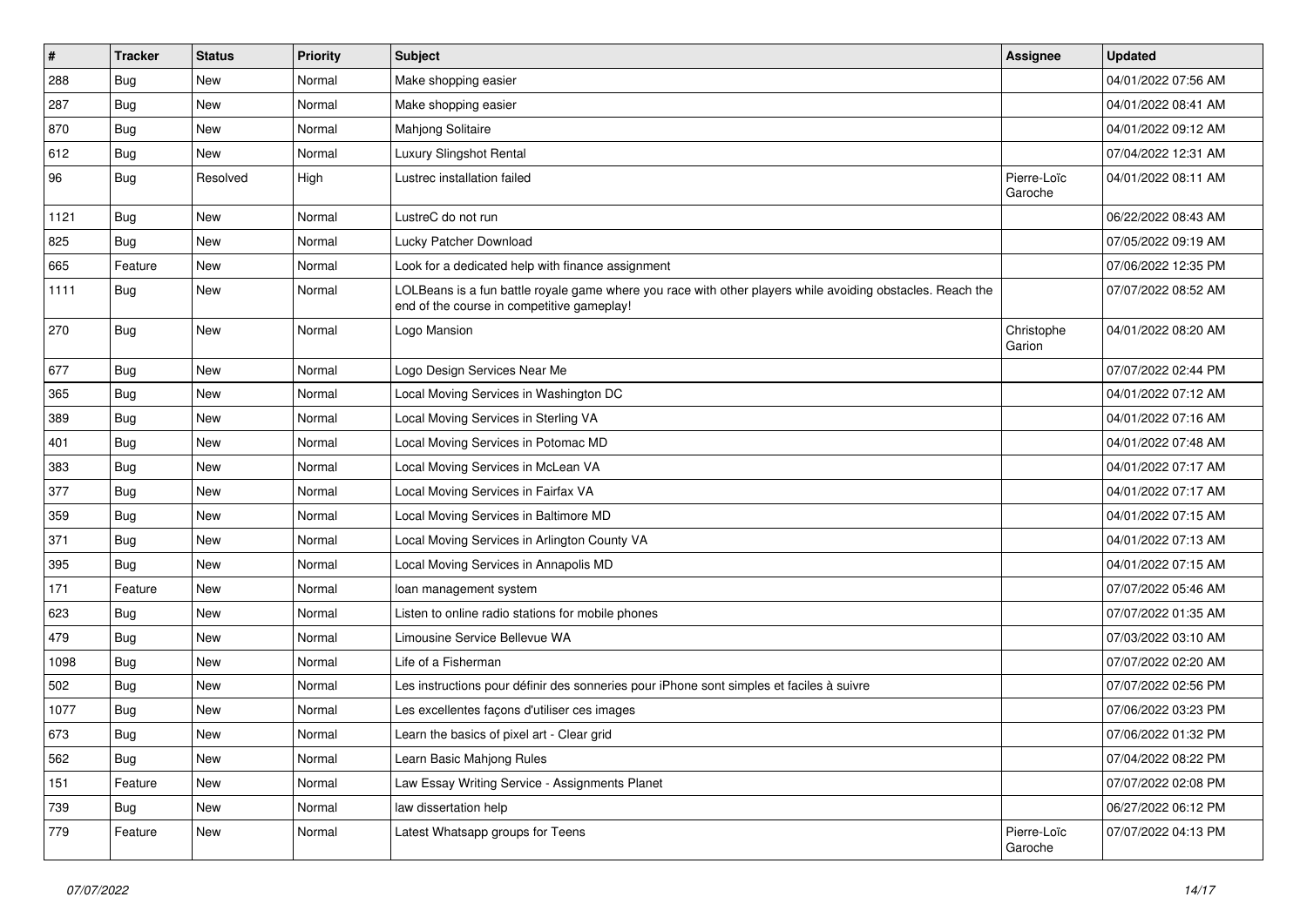| $\vert$ # | <b>Tracker</b> | <b>Status</b> | <b>Priority</b> | <b>Subject</b>                                                              | Assignee               | <b>Updated</b>      |
|-----------|----------------|---------------|-----------------|-----------------------------------------------------------------------------|------------------------|---------------------|
| 904       | Feature        | New           | Normal          | Laora seeck                                                                 |                        | 07/06/2022 02:10 PM |
| 883       | Bug            | <b>New</b>    | Normal          | Langweilen Sie sich jemals bei der gleichen alten Schriftart auf Instagram? |                        | 04/01/2022 09:16 AM |
| 851       | Bug            | New           | Normal          | Laden Sie den kostenlosen MP3-Klingelton für Ihr Mobiltelefon herunter      |                        | 04/01/2022 09:14 AM |
| 194       | Bug            | <b>New</b>    | Normal          | lace closure wigs                                                           |                        | 07/07/2022 06:49 PM |
| 716       | Bug            | New           | Normal          | La celebración de un BabyShower.                                            |                        | 07/07/2022 03:43 PM |
| 962       | Bug            | <b>New</b>    | Normal          | Kostenlose Hörbücher                                                        |                        | 06/26/2022 10:45 PM |
| 528       | Bug            | <b>New</b>    | Normal          | Korean Mag                                                                  |                        | 07/07/2022 11:01 AM |
| 534       | Bug            | <b>New</b>    | Normal          | Know how to initiate cash app refund by contacting the technical team       | Pierre-Loïc<br>Garoche | 07/07/2022 03:31 PM |
| 663       | Bug            | <b>New</b>    | Normal          | Know how the Cash app twitches words in a detailed way.                     | Pierre-Loïc<br>Garoche | 06/28/2022 07:08 PM |
| 1119      | Bug            | <b>New</b>    | Normal          | Klondike Solitaire                                                          |                        | 06/27/2022 03:00 PM |
| 1016      | Bug            | New           | Normal          | Klondike Solitaire                                                          |                        | 05/12/2022 09:03 AM |
| 873       | Bug            | <b>New</b>    | Normal          | Klingeltöne mp3                                                             |                        | 04/13/2022 11:03 AM |
| 893       | Bug            | <b>New</b>    | Normal          | klingeltone                                                                 |                        | 04/13/2022 11:06 AM |
| 119       | Bug            | <b>New</b>    | Normal          | klhjigyu                                                                    |                        | 07/07/2022 05:16 AM |
| 656       | Bug            | <b>New</b>    | Normal          | Kiwi Nutrition Facts And Health Benefits                                    |                        | 07/05/2022 04:52 AM |
| 566       | Bug            | <b>New</b>    | Normal          | Kinemaster Pro Download - los App Review                                    |                        | 04/01/2022 09:27 AM |
| 88        | Bug            | New           | Normal          | kind2 output: When for node arguments                                       | Pierre-Loïc<br>Garoche | 07/07/2022 02:12 PM |
| 596       | Bug            | <b>New</b>    | Normal          | <b>Kids Games</b>                                                           |                        | 06/27/2022 04:08 AM |
| 304       | Bug            | <b>New</b>    | Normal          | Keyless Entry Services in Norcross GA                                       |                        | 04/01/2022 07:19 AM |
| 805       | Bug            | <b>New</b>    | Normal          | Ketamine Online Store                                                       | Christophe<br>Garion   | 07/01/2022 02:49 AM |
| 803       | Feature        | <b>New</b>    | High            | Ketamine Online Store                                                       | Pierre-Loïc<br>Garoche | 07/07/2022 08:26 AM |
| 367       | Bug            | New           | Normal          | Junk Removal Services in Washington DC                                      |                        | 04/01/2022 07:12 AM |
| 391       | Bug            | <b>New</b>    | Normal          | Junk Removal Services in Sterling VA                                        |                        | 04/01/2022 07:16 AM |
| 403       | Bug            | <b>New</b>    | Normal          | Junk Removal Services in Potomac MD                                         |                        | 04/01/2022 07:47 AM |
| 385       | Bug            | New           | Normal          | Junk Removal Services in McLean VA                                          |                        | 04/01/2022 07:15 AM |
| 379       | Bug            | New           | Normal          | Junk Removal Services in Fairfax VA                                         |                        | 04/01/2022 07:17 AM |
| 361       | Bug            | New           | Normal          | Junk Removal Services in Baltimore MD                                       |                        | 04/01/2022 07:13 AM |
| 373       | Bug            | New           | Normal          | Junk Removal Services in Arlington County VA                                |                        | 04/01/2022 07:18 AM |
| 397       | Bug            | New           | Normal          | Junk Removal Services in Annapolis MD                                       |                        | 04/01/2022 07:15 AM |
| 653       | <b>Bug</b>     | New           | Normal          | Jujube (Jinjoles): Properties And Health Benefits                           |                        | 07/02/2022 08:17 PM |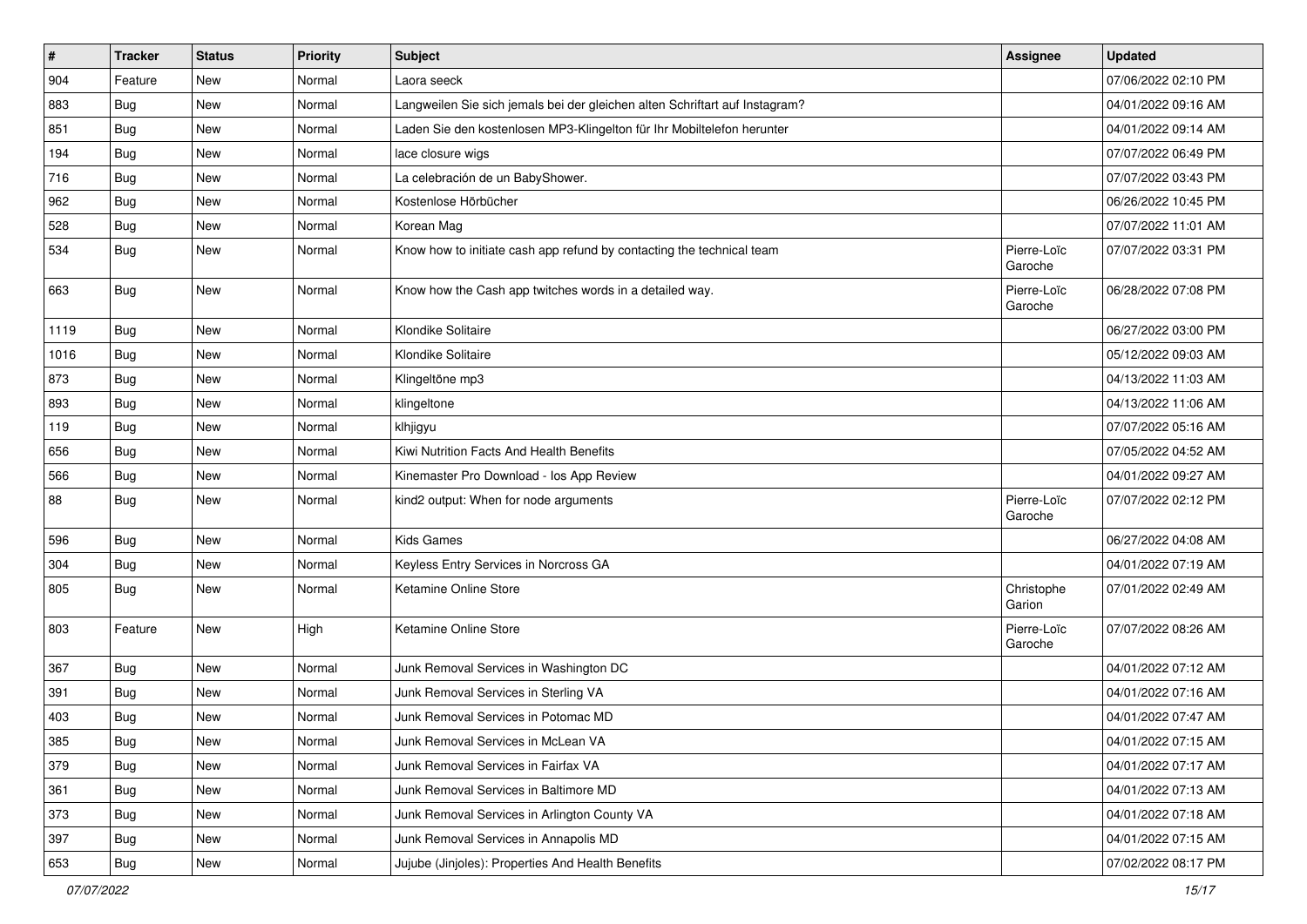| $\pmb{\#}$ | <b>Tracker</b> | <b>Status</b> | <b>Priority</b> | <b>Subject</b>                                                                                                  | Assignee               | <b>Updated</b>      |
|------------|----------------|---------------|-----------------|-----------------------------------------------------------------------------------------------------------------|------------------------|---------------------|
| 240        | Feature        | New           | Normal          | Juego interesante de Dragon Ball Legends MOD APK                                                                |                        | 07/04/2022 06:19 PM |
| 670        | Bug            | <b>New</b>    | Normal          | JTWhatsApp Apk - The New and Improved WhatsApp                                                                  |                        | 07/07/2022 10:17 AM |
| 842        | Bug            | New           | Normal          | Join the fun game                                                                                               |                        | 04/01/2022 08:58 AM |
| 163        | Bug            | <b>New</b>    | Normal          | jknjopl[                                                                                                        |                        | 04/01/2022 07:58 AM |
| 262        | Bug            | <b>New</b>    | Normal          | It this true to dealing Wuth                                                                                    |                        | 07/04/2022 01:21 AM |
| 1049       | Feature        | New           | Normal          | IT Software Company In Delhi                                                                                    |                        | 05/27/2022 05:24 AM |
| 210        | Bug            | <b>New</b>    | Normal          | Issue with check symbol in Cash App? Dial assist number with calling Cash App customer service phone<br>number. |                        | 07/06/2022 12:48 AM |
| 1134       | Bug            | <b>New</b>    | Normal          | Is WhatsApp Aero Worth Downloading?                                                                             |                        | 07/01/2022 04:03 AM |
| 269        | Bug            | <b>New</b>    | Normal          | Is there such a site for app design?                                                                            | Anonymous              | 07/06/2022 03:56 AM |
| 1127       | Bug            | New           | Normal          | Is there any support to find Google Feud answers?                                                               |                        | 06/27/2022 04:27 AM |
| 999        | Bug            | New           | Normal          | Is there a way to find Google Feud answers?                                                                     |                        | 06/28/2022 01:27 AM |
| 231        | Bug            | <b>New</b>    | Normal          | Is the ringtone download difficult or not?                                                                      | Pierre-Loïc<br>Garoche | 07/04/2022 05:42 PM |
| 478        | Feature        | New           | Normal          | Is it safe to install third-party WhatsApp GB?                                                                  |                        | 07/07/2022 09:18 AM |
| 1015       | Bug            | New           | Normal          | Is it possible to send books for free?                                                                          |                        | 05/11/2022 04:05 PM |
| 998        | Bug            | <b>New</b>    | Normal          | Is It Hard to Solve Wordle An                                                                                   |                        | 06/27/2022 12:24 AM |
| 1116       | Bug            | <b>New</b>    | Normal          | ipTV smarts pro                                                                                                 |                        | 07/06/2022 02:17 PM |
| 993        | Bug            | New           | Normal          | IO Games Free Online                                                                                            |                        | 06/26/2022 09:41 AM |
| 788        | Bug            | <b>New</b>    | Normal          | Intro Maker Mod APK                                                                                             |                        | 07/07/2022 03:38 PM |
| 225        | Bug            | <b>New</b>    | Normal          | instant personal loan                                                                                           |                        | 07/03/2022 12:46 AM |
| 224        | Feature        | <b>New</b>    | Normal          | Instant Personal Loan                                                                                           | Pierre-Loïc<br>Garoche | 06/28/2022 04:40 PM |
| 176        | Bug            | New           | Normal          | instant loan without documents                                                                                  |                        | 07/07/2022 03:33 AM |
| 167        | Bug            | <b>New</b>    | Normal          | instant loan without documents                                                                                  | Anonymous              | 07/06/2022 11:48 AM |
| 568        | Bug            | <b>New</b>    | Normal          | Instale a versão mais recente do YouTube Premium                                                                |                        | 07/05/2022 09:14 AM |
| 748        | Bug            | New           | Normal          | Il y a quelques façons d'obtenir des sonneries gratuites pour votre iPhone                                      |                        | 06/26/2022 11:24 PM |
| 1072       | Bug            | New           | Normal          | ij.start canon                                                                                                  |                        | 06/21/2022 06:56 PM |
| 1013       | Bug            | New           | Normal          | ij.start canon                                                                                                  |                        | 05/11/2022 11:31 AM |
| 950        | Bug            | New           | Normal          | ij.start canon                                                                                                  |                        | 07/07/2022 10:49 AM |
| 943        | Bug            | New           | Normal          | ij.start canon                                                                                                  |                        | 04/13/2022 08:52 AM |
| 846        | Feature        | New           | Normal          | ij.start canon                                                                                                  |                        | 04/01/2022 08:58 AM |
| 1145       | Bug            | New           | Normal          | IHG Is Extending Its Already Impressive Roster with a New Luxury Collection of Independent Hotels?              |                        | 07/05/2022 12:50 PM |
| 525        | <b>Bug</b>     | New           | Normal          | If you don't have a QR code: How to activate cash app card in app                                               |                        | 07/07/2022 03:34 AM |